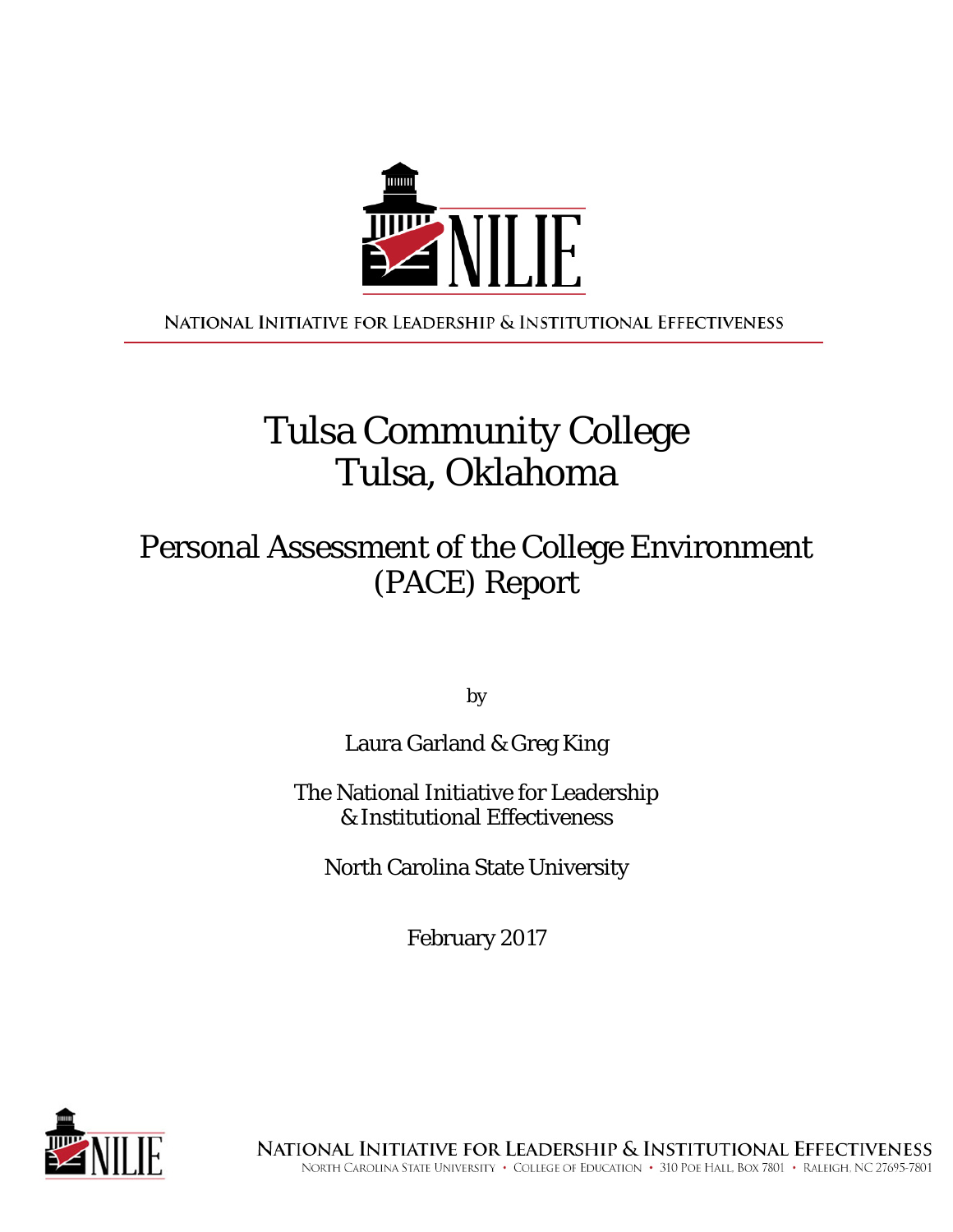National Initiative for Leadership and Institutional Effectiveness

Audrey Jaeger, PhD, Executive Director Alessandra Dinin, Director of Research Jemilia Davis, Researcher Laura Garland, Researcher Dominique Foster, Researcher Greg King, Researcher

Phone: 919-515-8567 919-515-6289 Fax: 919-515-6305 Web: http://ced.ncsu.edu/ahe/nilie

College of Education North Carolina State University 300 Poe Hall, Box 7801 Raleigh, NC 27695-7801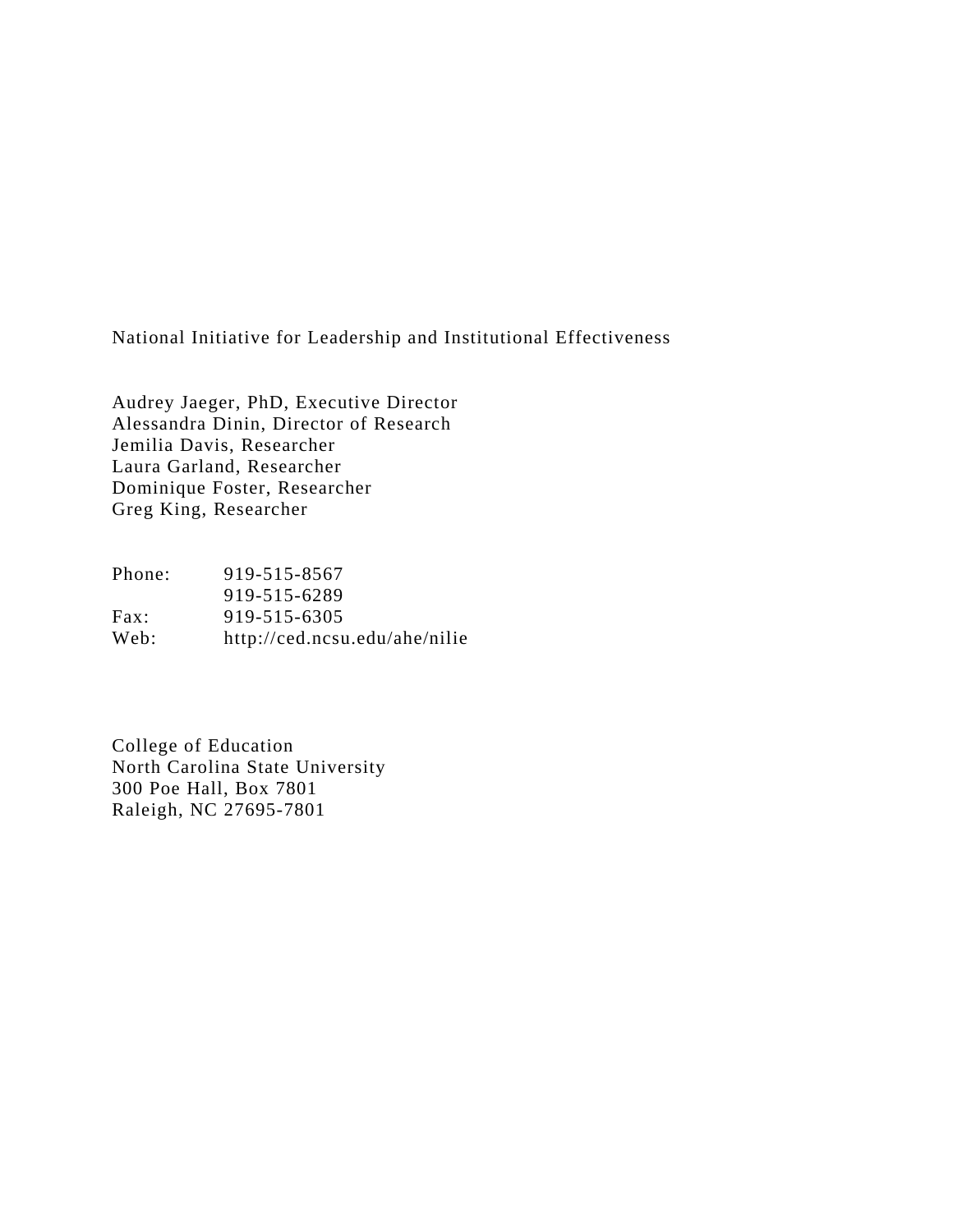### **Table of Contents**

|           | <b>PACE Literature Review</b>                            |    |
|-----------|----------------------------------------------------------|----|
| Table 1.  | <b>Institutional Structure Frequency Distributions</b>   | 4  |
| Table 2.  | <b>Student Focus Frequency Distributions</b>             | 8  |
| Table 3.  | <b>Supervisory Relationships Frequency Distributions</b> | 11 |
| Table 4.  | <b>Teamwork Frequency Distributions</b>                  | 15 |
| Table 5.  | <b>Climate Factor Mean Comparisons</b>                   | 17 |
| Figure 1. | Means by Comparison Group and Climate Factor             | 18 |
| Table 6.  | <b>Institutional Structure Item Mean Comparisons</b>     | 19 |
| Table 7.  | <b>Student Focus Item Mean Comparisons</b>               | 20 |
| Table 8.  | Supervisory Relationships Item Mean Comparisons          | 21 |
| Table 9.  | <b>Teamwork Item Mean Comparisons</b>                    | 22 |
|           |                                                          |    |

### **Page**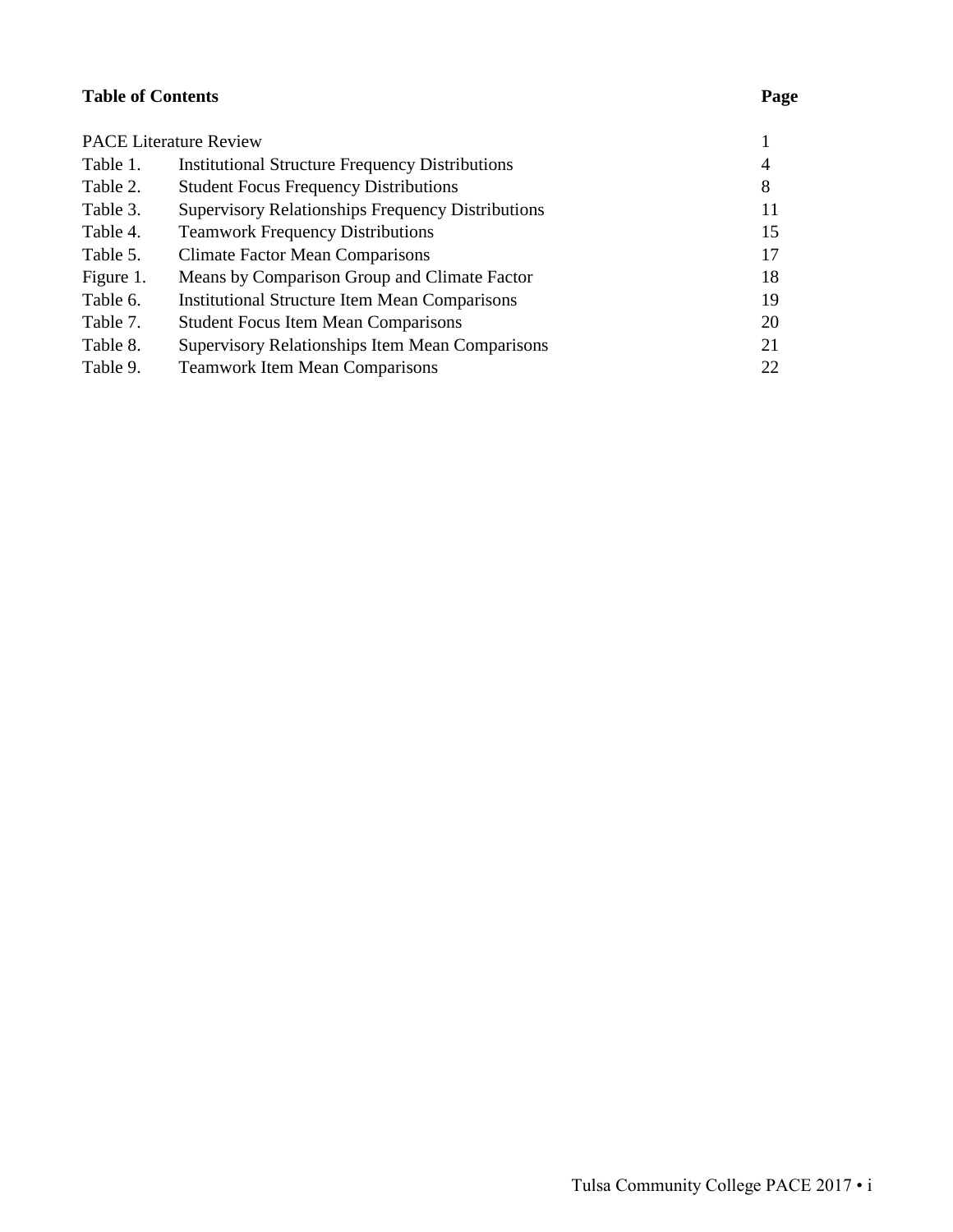### **PACE Literature Review**

The term culture refers to a total communication and behavioral pattern within an organization. Yukl (2002) defines organizational culture as "the shared values and beliefs of members about the activities of the organization and interpersonal relationships" (p. 108). Schein (2004) observes that culture "points us to phenomena that are below the surface, that are powerful in their impact but invisible and to a considerable degree unconscious. In that sense culture is to a group what personality is to an individual" (p. 8). Culture as a concept, then, is deeply embedded in an organization and relatively difficult to change; yet it has real day-to-day consequences in the life of the organization. According to Baker and Associates (1992), culture is manifest through symbols, rituals, and behavioral norms, and new members of an organization need to be socialized in the culture in order for the whole to function effectively.

Climate refers to the prevailing condition that affects satisfaction (e.g., morale and feelings) and productivity (e.g., task completion or goal attainment) at a particular point in time. Essentially then, climate is a subset of an organization's culture, emerging from the assumptions made about the underlying value system and finding expression through members' attitudes and actions (Baker  $\&$ Associates, 1992).

The mission of PACE is to promote open and constructive communication along four climate factors. Each climate factor has a unique focus, the combination of which create an integrative tool useful in understanding the campus climate at your institution. Institutional Structure focuses on the mission, leadership, spirit of corporation, structural organization, decision-making, and commination within the institution. Supervisory Relationships provide insight into the relationship between employees and their supervisors, as well as employees' abilities to be creative and express ideas related to their work. The Teamwork climate factor explores the spirit of cooperation that exists within teams, while the Student Focus climate factor considers the centrality of students to the actions of the institution as well as the extent to which students are prepared for post-institution endeavors. Taken together the climate factors provide a valid source to define areas needing change or improvement and sets the stage for strategic planning.

The way that various individuals behave in an organization influences the climate that exists within that organization. If individuals perceive accepted patterns of behavior as motivating and rewarding their performance, they tend to see a positive environment. Conversely, if they experience patterns of behavior that are self-serving, autocratic, or punishing, then they see a negative climate. The importance of these elements as determiners of quality and productivity and the degree of satisfaction that employees receive from the performance of their jobs have been well documented in the research literature for more than 40 years (Baker & Associates, 1992).

NILIE's present research examines the value of delegating and empowering others within the organization through an effective management and leadership process. Yukl (2002) defined leadership as "the process of influencing others to understand and agree about what needs to be done and how it can be done effectively, and the process of facilitating individual and collective efforts to accomplish the shared objectives" (p. 7). The concept of leadership has been studied for many years in a variety of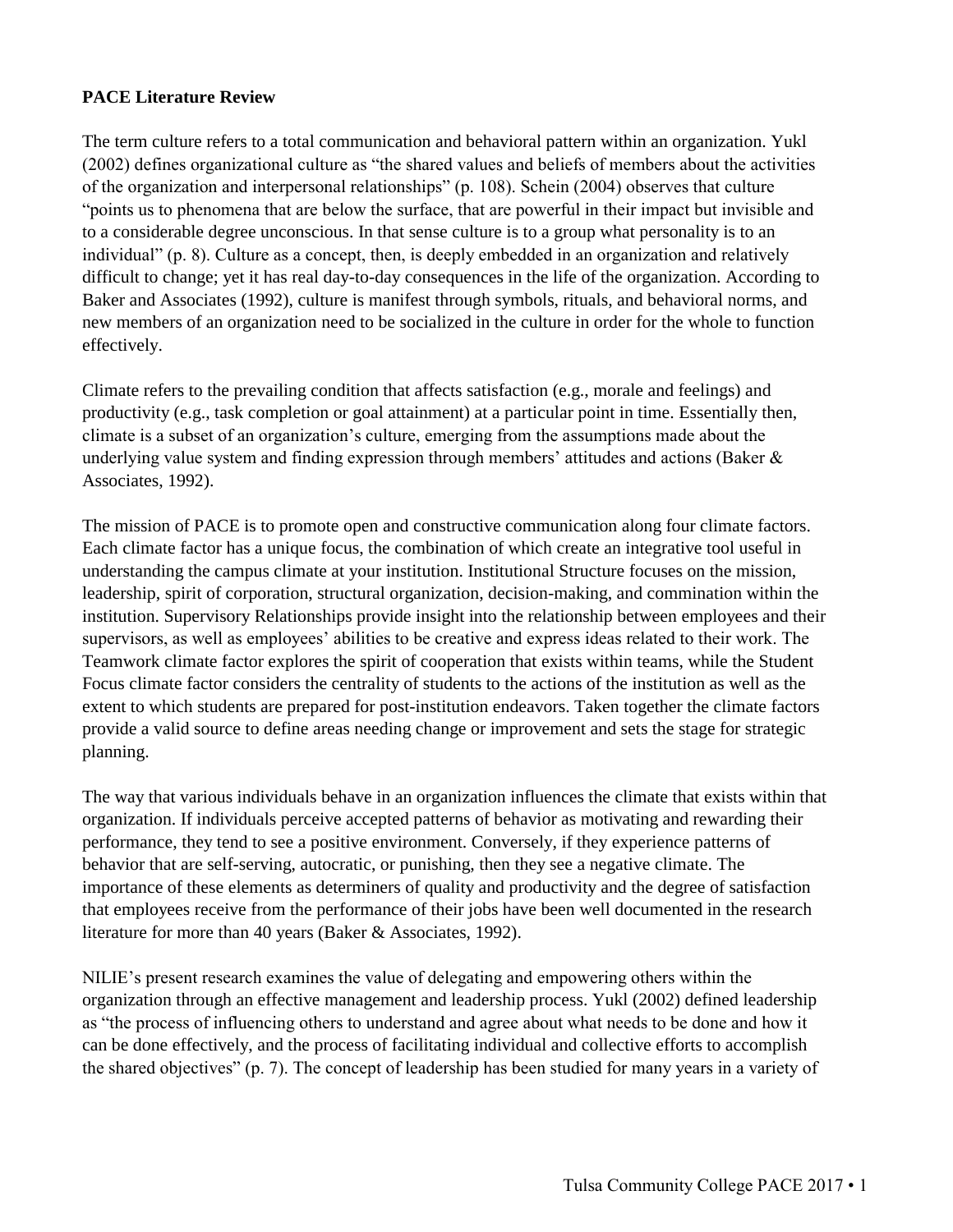work settings, and there is no one theory of management and leadership that is universally accepted (Baker & Associates, 1992). However, organizational research conducted to date shows a strong relationship between leadership processes and other aspects of the organizational culture. Intensive efforts to conceptualize and measure organizational climate began in the 1960s with Rensis Likert's work at the University of Michigan (Rouche and Baker, 1987). NILIE has used Likert's work to create the PACE survey. To date, more than 120 institutions have participated in climate studies conducted by NILIE at North Carolina State University.

### Figure 1. The PACE Model





Establishing instrument validity is a fundamental component of ensuring the research effort is assessing the intended phenomenon. To that end, NILIE has worked hard to demonstrate the validity of the PACE instrument through both content and construct validity. Content validity has been established through a rigorous review of the instrument's questions by scholars and professionals in higher education to ensure that the instrument's items capture the essential aspects of institutional effectiveness. Building on this foundation of content validity, the PACE instrument has been thoroughly tested to ensure construct (climate factors) validity through two separate factor analysis studies (Tiu, 2001; Caison, 2005).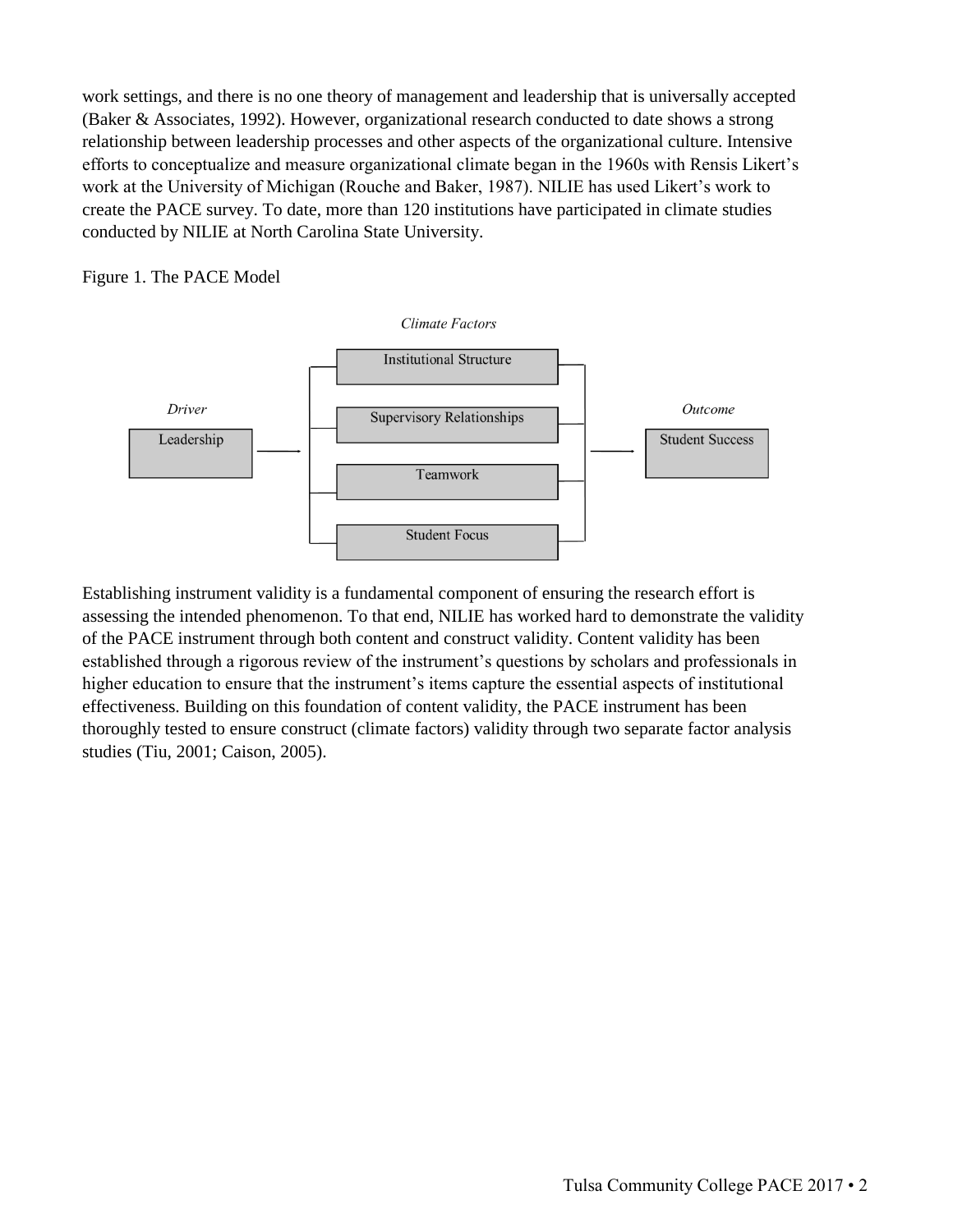#### References

Baker, G. A., & Associates. (1992). *Cultural leadership: Inside America's community colleges* . Washington, DC: Community College Press.

Caison, A. (2005). *PACE survey instrument exploratory factor analysis* . Report, NILIE, Raleigh, North Carolina.

Roueche, J. E., & Baker, G. A. (1987). *Access and excellence: The open-door college* . Washington DC: Community College Press.

Schein, E. H. (2004). *Organizational culture and leadership* (3rd ed.). San Francisco, CA: Jossey-Bass.

Tiu, S. (2001). *Institutional effectiveness in higher education: Factor analysis of the personal assessment of college environment survey instrument* . Unpublished doctoral dissertation, North Carolina State University, Raleigh.

Yukl, G. S. (2002). *Leadership in organizations* (5th ed.). Upper Saddle River, NJ: Prentice-Hall, Inc.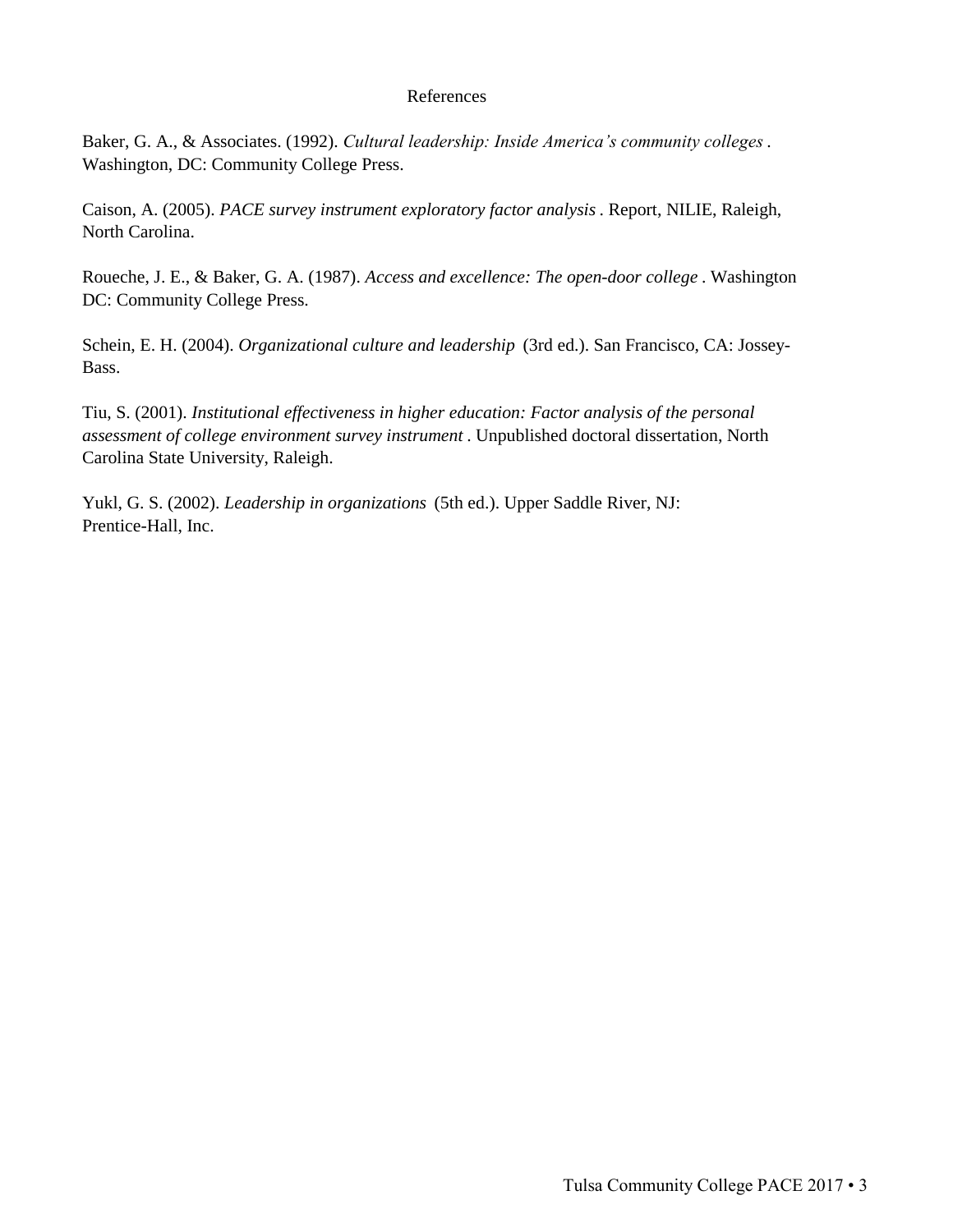# **Table 1. Institutional Structure Frequency Distributions**

*TCC compared with:*

|                |                                               |                        |       | <b>TCC</b> |       | 2015 | Large 2-year |      | <b>NILIE Normbase</b> |      |
|----------------|-----------------------------------------------|------------------------|-------|------------|-------|------|--------------|------|-----------------------|------|
|                | <b>Institutional Structure</b>                | <b>Response Option</b> | Count | $\%$       | Count | $\%$ | Count        | $\%$ | Count                 | $\%$ |
|                | The extent to which                           |                        |       |            |       |      |              |      |                       |      |
| 1              | the actions of this institution reflect       | Very dissatisfied      | 18    | 2%         | 6     | 1%   | 539          | 2%   | 2040                  | 3%   |
|                | its mission                                   | Dissatisfied           | 64    | 7%         | 48    | 7%   | 2247         | 9%   | 7752                  | 10%  |
|                |                                               | Neither                | 133   | 15%        | 80    | 11%  | 3446         | 14%  | 11506                 | 14%  |
|                |                                               | Satisfied              | 437   | 50%        | 398   | 54%  | 12073        | 48%  | 38174                 | 48%  |
|                |                                               | Very satisfied         | 218   | 25%        | 204   | 28%  | 6971         | 28%  | 20792                 | 26%  |
|                |                                               | <b>Total</b>           | 870   | 100%       | 736   | 100% | 25276        | 100% | 80264                 | 100% |
| $\overline{4}$ | decisions are made at the appropriate         | Very dissatisfied      | 66    | 8%         | 35    | 5%   | 1920         | 8%   | 6635                  | 8%   |
|                | level at this institution                     | Dissatisfied           | 137   | 16%        | 152   | 21%  | 4960         | 20%  | 15851                 | 20%  |
|                |                                               | Neither                | 205   | 24%        | 138   | 19%  | 5485         | 22%  | 17268                 | 22%  |
|                |                                               | Satisfied              | 310   | 36%        | 277   | 38%  | 8494         | 34%  | 26614                 | 34%  |
|                |                                               | Very satisfied         | 142   | 17%        | 121   | 17%  | 4065         | 16%  | 12947                 | 16%  |
|                |                                               | <b>Total</b>           | 860   | 100%       | 723   | 100% | 24924        | 100% | 79315                 | 100% |
| 5 <sup>5</sup> | the institution effectively promotes          | Very dissatisfied      | 24    | 3%         | 16    | 2%   | 766          | 3%   | 2687                  | 3%   |
|                | diversity in the workplace                    | Dissatisfied           | 49    | 6%         | 45    | 6%   | 1735         | 7%   | 5636                  | 7%   |
|                |                                               | Neither                | 149   | 17%        | 122   | 16%  | 4359         | 17%  | 15230                 | 19%  |
|                |                                               | Satisfied              | 340   | 39%        | 329   | 44%  | 9759         | 39%  | 31220                 | 39%  |
|                |                                               | Very satisfied         | 310   | 36%        | 228   | 31%  | 8558         | 34%  | 25063                 | 31%  |
|                |                                               | <b>Total</b>           | 872   | 100%       | 740   | 100% | 25177        | 100% | 79836                 | 100% |
|                | <b>6</b> administrative leadership is focused | Very dissatisfied      | 35    | 4%         | 20    | 3%   | 1174         | 5%   | 4422                  | 6%   |
|                | on meeting the needs of students              | Dissatisfied           | 79    | 9%         | 82    | 11%  | 2825         | 11%  | 9612                  | 12%  |
|                |                                               | Neither                | 129   | 15%        | 117   | 16%  | 3852         | 15%  | 12596                 | 16%  |
|                |                                               | Satisfied              | 354   | 41%        | 305   | 42%  | 9561         | 38%  | 30336                 | 38%  |
|                |                                               | Very satisfied         | 271   | 31%        | 210   | 29%  | 7765         | 31%  | 23072                 | 29%  |
|                |                                               | <b>Total</b>           | 868   | 100%       | 734   | 100% | 25177        | 100% | 80038                 | 100% |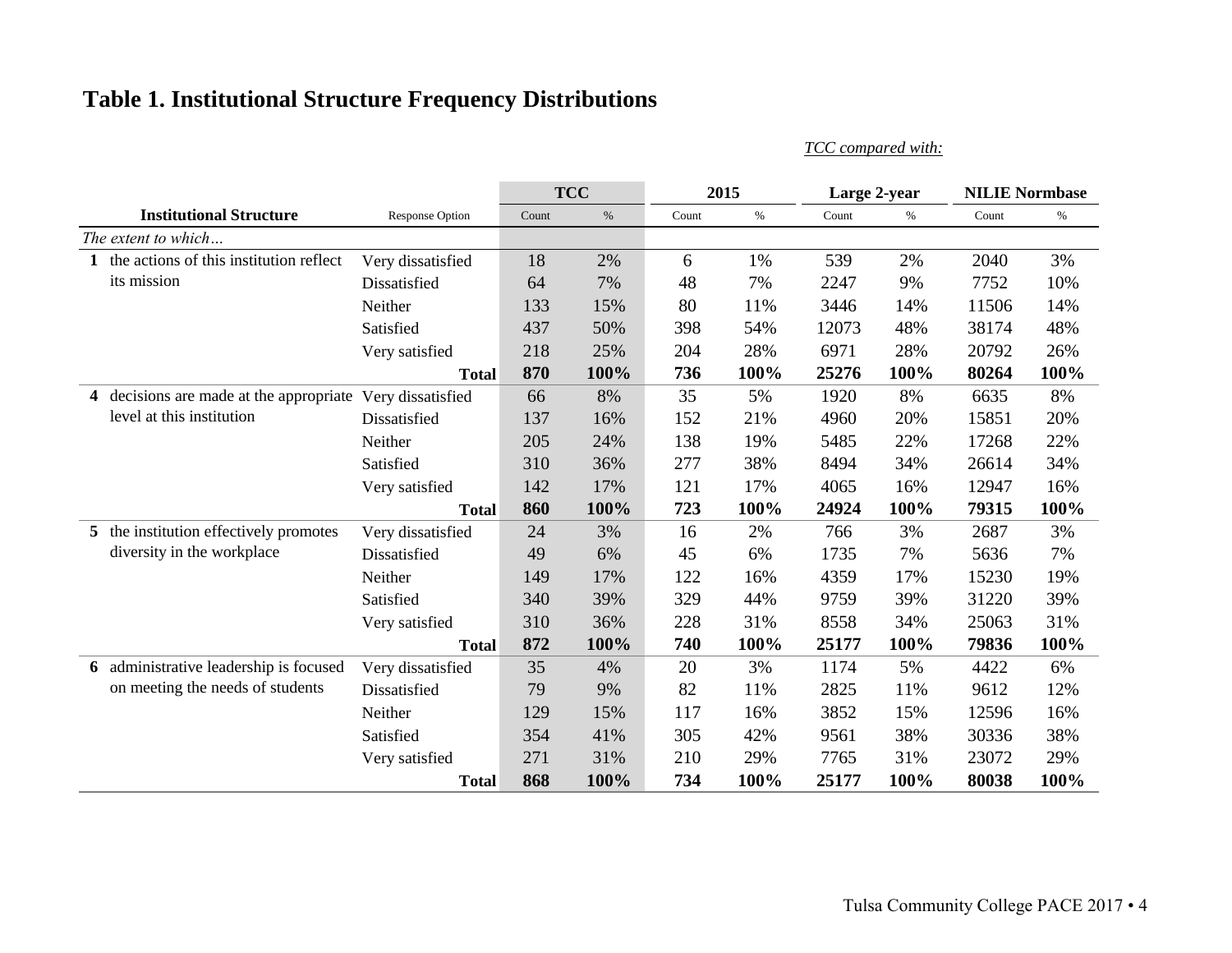|                                            |                   |       | <b>TCC</b> |       | 2015 | Large 2-year |      | <b>NILIE Normbase</b> |      |
|--------------------------------------------|-------------------|-------|------------|-------|------|--------------|------|-----------------------|------|
| <b>Institutional Structure (continued)</b> | Response Option   | Count | $\%$       | Count | $\%$ | Count        | $\%$ | Count                 | $\%$ |
| The extent to which                        |                   |       |            |       |      |              |      |                       |      |
| 10 information is shared within the        | Very dissatisfied | 96    | 11%        | 65    | 9%   | 2527         | 10%  | 8810                  | 11%  |
| institution                                | Dissatisfied      | 164   | 19%        | 146   | 20%  | 4902         | 19%  | 16001                 | 20%  |
|                                            | Neither           | 177   | 20%        | 146   | 20%  | 5273         | 21%  | 16701                 | 21%  |
|                                            | Satisfied         | 279   | 32%        | 257   | 35%  | 7917         | 31%  | 24528                 | 31%  |
|                                            | Very satisfied    | 164   | 19%        | 123   | 17%  | 4673         | 18%  | 14214                 | 18%  |
|                                            | <b>Total</b>      | 880   | 100%       | 737   | 100% | 25292        | 100% | 80254                 | 100% |
| 11 institutional teams use problem-        | Very dissatisfied | 34    | 4%         | 18    | 3%   | 838          | 4%   | 2977                  | 4%   |
| solving techniques                         | Dissatisfied      | 77    | 10%        | 63    | 9%   | 2627         | 11%  | 9091                  | 12%  |
|                                            | Neither           | 279   | 35%        | 216   | 32%  | 7004         | 31%  | 22556                 | 31%  |
|                                            | Satisfied         | 288   | 37%        | 279   | 42%  | 9216         | 40%  | 29073                 | 39%  |
|                                            | Very satisfied    | 108   | 14%        | 92    | 14%  | 3175         | 14%  | 10001                 | 14%  |
|                                            | <b>Total</b>      | 786   | 100%       | 668   | 100% | 22860        | 100% | 73698                 | 100% |
| 15 I am able to appropriately influence    | Very dissatisfied | 95    | 12%        | 60    | 9%   | 2561         | 11%  | 8445                  | 11%  |
| the direction of this institution          | Dissatisfied      | 128   | 17%        | 137   | 20%  | 4206         | 18%  | 13149                 | 18%  |
|                                            | Neither           | 231   | 30%        | 203   | 30%  | 7029         | 30%  | 22111                 | 30%  |
|                                            | Satisfied         | 221   | 29%        | 191   | 28%  | 6531         | 28%  | 21097                 | 28%  |
|                                            | Very satisfied    | 99    | 13%        | 80    | 12%  | 2941         | 13%  | 9743                  | 13%  |
|                                            | <b>Total</b>      | 774   | 100%       | 671   | 100% | 23268        | 100% | 74545                 | 100% |
| 16 open and ethical communication is       | Very dissatisfied | 67    | 8%         | 46    | 6%   | 2213         | 9%   | 7929                  | 10%  |
| practiced at this institution              | Dissatisfied      | 110   | 13%        | 116   | 16%  | 3941         | 16%  | 13110                 | 17%  |
|                                            | Neither           | 176   | 20%        | 142   | 20%  | 5314         | 21%  | 16591                 | 21%  |
|                                            | Satisfied         | 316   | 37%        | 267   | 37%  | 8628         | 35%  | 26896                 | 34%  |
|                                            | Very satisfied    | 193   | 22%        | 147   | 20%  | 4826         | 19%  | 14789                 | 19%  |
|                                            | <b>Total</b>      | 862   | 100%       | 718   | 100% | 24922        | 100% | 79315                 | 100% |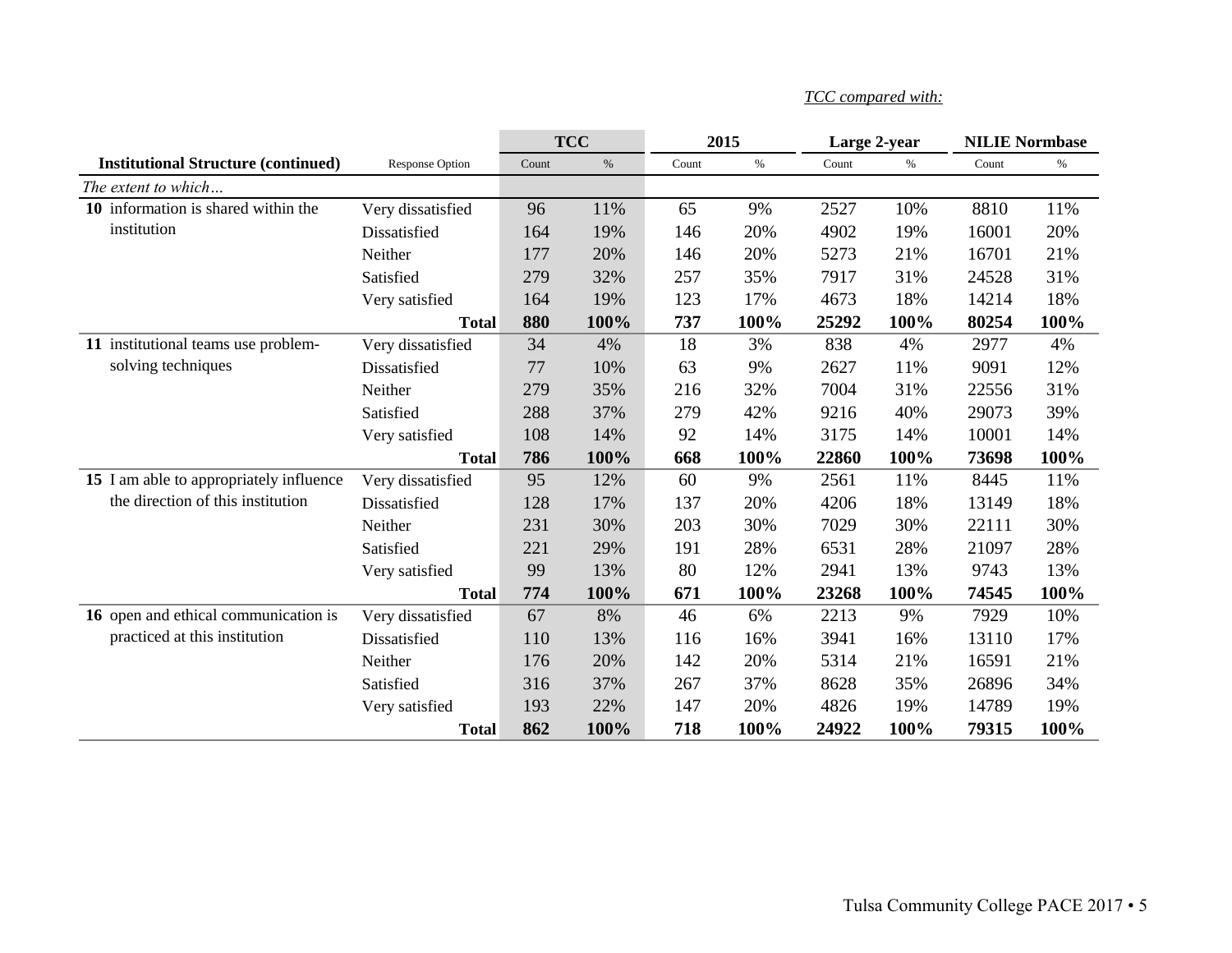|                                                              |                   |       | <b>TCC</b> |       | 2015 | Large 2-year |      | <b>NILIE Normbase</b> |      |
|--------------------------------------------------------------|-------------------|-------|------------|-------|------|--------------|------|-----------------------|------|
| <b>Institutional Structure (continued)</b>                   | Response Option   | Count | $\%$       | Count | $\%$ | Count        | $\%$ | Count                 | $\%$ |
| The extent to which                                          |                   |       |            |       |      |              |      |                       |      |
| 22 this institution has been successful in Very dissatisfied |                   | 78    | 9%         | 42    | 6%   | 2157         | 9%   | 7177                  | 9%   |
| positively motivating my                                     | Dissatisfied      | 129   | 15%        | 115   | 16%  | 3602         | 15%  | 11656                 | 15%  |
| performance                                                  | Neither           | 185   | 22%        | 141   | 20%  | 4986         | 20%  | 16072                 | 20%  |
|                                                              | Satisfied         | 278   | 33%        | 232   | 33%  | 8440         | 34%  | 26551                 | 34%  |
|                                                              | Very satisfied    | 177   | 21%        | 180   | 25%  | 5558         | 22%  | 17384                 | 22%  |
|                                                              | <b>Total</b>      | 847   | 100%       | 710   | 100% | 24743        | 100% | 78840                 | 100% |
| 25 a spirit of cooperation exists at this                    | Very dissatisfied | 57    | 7%         | 41    | 6%   | 2058         | 8%   | 7141                  | 9%   |
| institution                                                  | Dissatisfied      | 119   | 14%        | 105   | 14%  | 3825         | 15%  | 12766                 | 16%  |
|                                                              | Neither           | 165   | 19%        | 137   | 19%  | 5052         | 20%  | 16035                 | 20%  |
|                                                              | Satisfied         | 310   | 36%        | 273   | 38%  | 8906         | 36%  | 27965                 | 35%  |
|                                                              | Very satisfied    | 202   | 24%        | 169   | 23%  | 4979         | 20%  | 15207                 | 19%  |
|                                                              | <b>Total</b>      | 853   | 100%       | 725   | 100% | 24820        | 100% | 79114                 | 100% |
| 29 institution-wide policies guide my                        | Very dissatisfied | 23    | 3%         | 12    | 2%   | 808          | 3%   | 2805                  | 4%   |
| work                                                         | Dissatisfied      | 39    | 5%         | 41    | 6%   | 1533         | 6%   | 5215                  | 7%   |
|                                                              | Neither           | 184   | 22%        | 147   | 21%  | 6004         | 25%  | 19199                 | 25%  |
|                                                              | Satisfied         | 387   | 46%        | 354   | 50%  | 10813        | 44%  | 34210                 | 44%  |
|                                                              | Very satisfied    | 203   | 24%        | 160   | 22%  | 5178         | 21%  | 16266                 | 21%  |
|                                                              | <b>Total</b>      | 836   | 100%       | 714   | 100% | 24336        | 100% | 77695                 | 100% |
| 32 this institution is appropriately                         | Very dissatisfied | 72    | 9%         | 55    | 8%   | 1995         | 8%   | 6768                  | 9%   |
| organized                                                    | Dissatisfied      | 150   | 18%        | 151   | 22%  | 4338         | 18%  | 14338                 | 18%  |
|                                                              | Neither           | 231   | 27%        | 148   | 21%  | 5562         | 23%  | 17909                 | 23%  |
|                                                              | Satisfied         | 272   | 32%        | 238   | 34%  | 8332         | 34%  | 26439                 | 34%  |
|                                                              | Very satisfied    | 116   | 14%        | 103   | 15%  | 4155         | 17%  | 12391                 | 16%  |
|                                                              | <b>Total</b>      | 841   | 100%       | 695   | 100% | 24382        | 100% | 77845                 | 100% |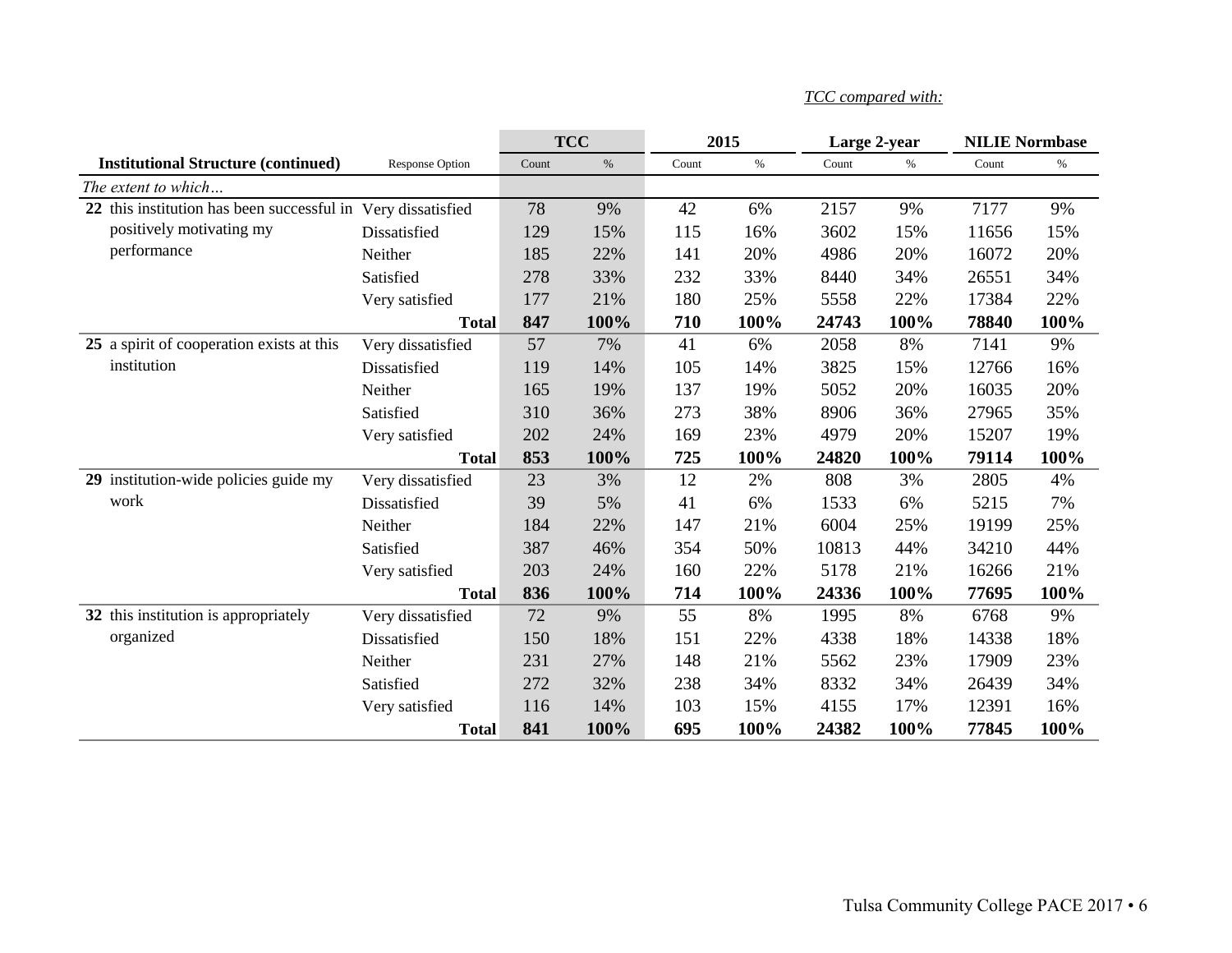|                                                           |                        |       | <b>TCC</b> |       | 2015 |       | Large 2-year |       | <b>NILIE Normbase</b> |
|-----------------------------------------------------------|------------------------|-------|------------|-------|------|-------|--------------|-------|-----------------------|
| <b>Institutional Structure (continued)</b>                | <b>Response Option</b> | Count | $\%$       | Count | $\%$ | Count | $\%$         | Count | $\%$                  |
| The extent to which                                       |                        |       |            |       |      |       |              |       |                       |
| 38 I have the opportunity for                             | Very dissatisfied      | 145   | 18%        | 104   | 15%  | 3526  | 15%          | 11079 | 15%                   |
| advancement within this institution                       | Dissatisfied           | 135   | 17%        | 114   | 17%  | 3737  | 16%          | 11926 | 16%                   |
|                                                           | Neither                | 210   | 26%        | 175   | 26%  | 5792  | 25%          | 18849 | 25%                   |
|                                                           | Satisfied              | 208   | 26%        | 190   | 28%  | 6307  | 27%          | 20198 | 27%                   |
|                                                           | Very satisfied         | 97    | 12%        | 97    | 14%  | 3954  | 17%          | 12040 | 16%                   |
|                                                           | <b>Total</b>           | 795   | 100%       | 680   | 100% | 23316 | 100%         | 74092 | 100%                  |
| 41 I receive adequate information                         | Very dissatisfied      | 42    | 5%         | 20    | 3%   | 1137  | 5%           | 4137  | 5%                    |
| regarding important activities at this                    | Dissatisfied           | 113   | 13%        | 103   | 14%  | 2780  | 11%          | 9544  | 12%                   |
| institution                                               | Neither                | 141   | 17%        | 97    | 14%  | 4086  | 17%          | 13556 | 17%                   |
|                                                           | Satisfied              | 372   | 44%        | 325   | 45%  | 10754 | 43%          | 33784 | 43%                   |
|                                                           | Very satisfied         | 186   | 22%        | 172   | 24%  | 5993  | 24%          | 17828 | 23%                   |
|                                                           | <b>Total</b>           | 854   | 100%       | 717   | 100% | 24750 | 100%         | 78849 | 100%                  |
| 44 my work is guided by clearly defined Very dissatisfied |                        | 59    | 7%         | 44    | 6%   | 1610  | 7%           | 5594  | 7%                    |
| administrative processes                                  | Dissatisfied           | 100   | 12%        | 84    | 12%  | 3025  | 12%          | 9875  | 13%                   |
|                                                           | Neither                | 189   | 23%        | 150   | 21%  | 5621  | 23%          | 17846 | 23%                   |
|                                                           | Satisfied              | 318   | 38%        | 277   | 39%  | 9290  | 38%          | 29361 | 38%                   |
|                                                           | Very satisfied         | 172   | 21%        | 148   | 21%  | 4757  | 20%          | 14933 | 19%                   |
|                                                           | <b>Total</b>           | 838   | 100%       | 703   | 100% | 24303 | 100%         | 77609 | 100%                  |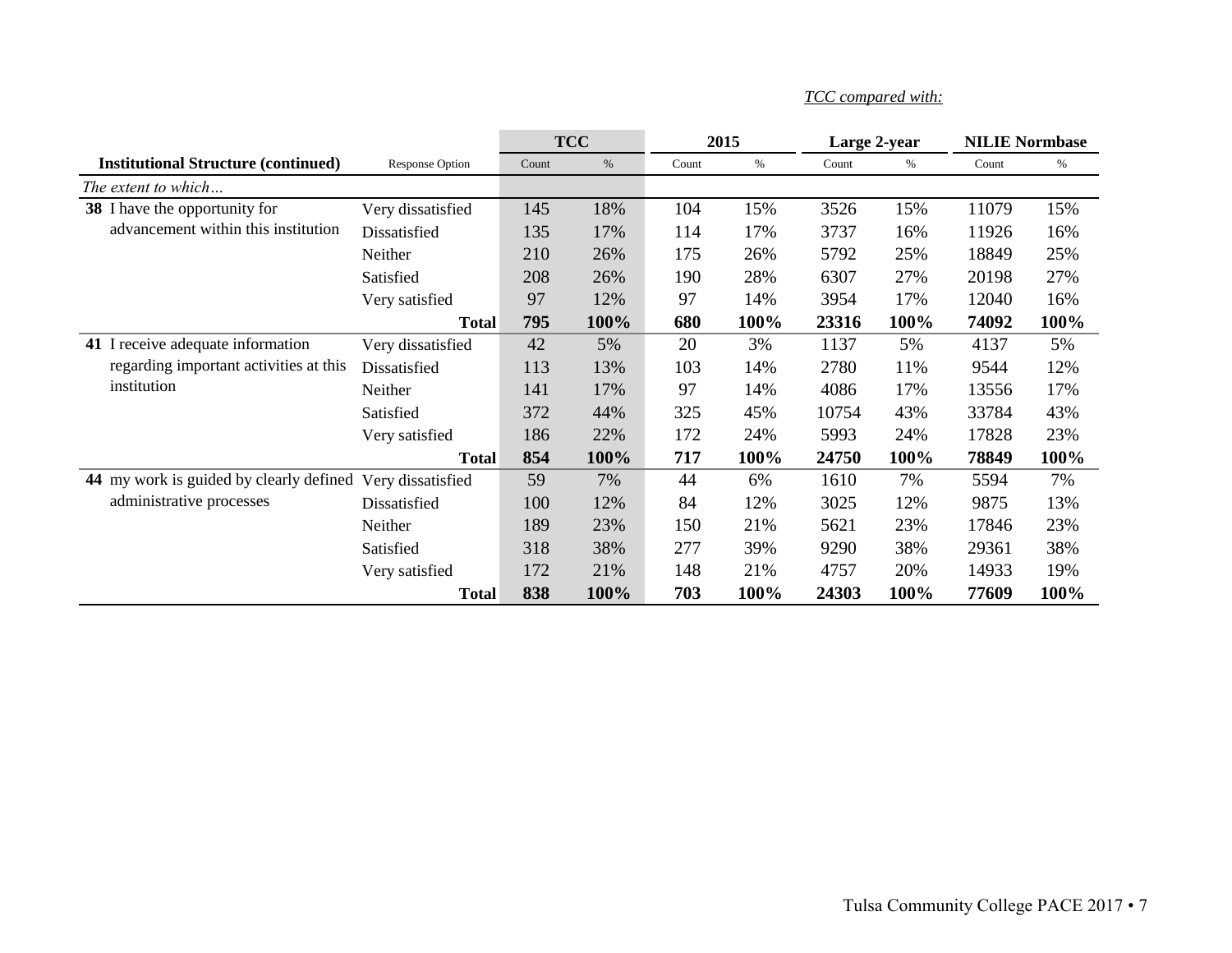## **Table 2. Student Focus Frequency Distributions**

|                                           |                        |       | <b>TCC</b> |       | 2015 | Large 2-year |      |       | <b>NILIE Normbase</b> |
|-------------------------------------------|------------------------|-------|------------|-------|------|--------------|------|-------|-----------------------|
| <b>Student Focus</b>                      | <b>Response Option</b> | Count | $\%$       | Count | $\%$ | Count        | $\%$ | Count | $\%$                  |
| The extent to which                       |                        |       |            |       |      |              |      |       |                       |
| student needs are central to what we<br>7 | Very dissatisfied      | 26    | 3%         | 16    | 2%   | 737          | 3%   | 2858  | 4%                    |
| do                                        | Dissatisfied           | 67    | 8%         | 69    | 9%   | 2339         | 9%   | 7917  | 10%                   |
|                                           | Neither                | 87    | 10%        | 71    | 10%  | 2984         | 12%  | 10024 | 12%                   |
|                                           | Satisfied              | 356   | 41%        | 323   | 44%  | 9668         | 38%  | 30535 | 38%                   |
|                                           | Very satisfied         | 338   | 39%        | 256   | 35%  | 9550         | 38%  | 28885 | 36%                   |
|                                           | <b>Total</b>           | 874   | 100%       | 735   | 100% | 25278        | 100% | 80219 | 100%                  |
| 8 I feel my job is relevant to this       | Very dissatisfied      | 13    | 1%         | 8     | 1%   | 334          | 1%   | 1209  | 2%                    |
| institution's mission                     | Dissatisfied           | 13    | 1%         | 8     | 1%   | 616          | 2%   | 2065  | 3%                    |
|                                           | Neither                | 52    | 6%         | 33    | 4%   | 1449         | 6%   | 4996  | 6%                    |
|                                           | Satisfied              | 260   | 30%        | 231   | 31%  | 7987         | 32%  | 25980 | 32%                   |
|                                           | Very satisfied         | 535   | 61%        | 456   | 62%  | 14871        | 59%  | 45899 | 57%                   |
|                                           | <b>Total</b>           | 873   | 100%       | 736   | 100% | 25257        | 100% | 80149 | 100%                  |
| 17 faculty meet the needs of students     | Very dissatisfied      | 9     | 1%         | 8     | 1%   | 332          | 1%   | 1098  | 1%                    |
|                                           | Dissatisfied           | 38    | 5%         | 43    | 6%   | 1318         | 6%   | 4083  | 5%                    |
|                                           | Neither                | 146   | 18%        | 121   | 18%  | 3578         | 15%  | 11641 | 15%                   |
|                                           | Satisfied              | 377   | 47%        | 333   | 49%  | 10899        | 46%  | 34690 | 46%                   |
|                                           | Very satisfied         | 237   | 29%        | 175   | 26%  | 7555         | 32%  | 23699 | 32%                   |
|                                           | <b>Total</b>           | 807   | 100%       | 680   | 100% | 23682        | 100% | 75211 | 100%                  |
| 18 student ethnic and cultural diversity  | Very dissatisfied      | 13    | 2%         | 9     | 1%   | 383          | 2%   | 1380  | 2%                    |
| are important at this institution         | Dissatisfied           | 26    | 3%         | 28    | 4%   | 795          | 3%   | 2972  | 4%                    |
|                                           | Neither                | 105   | 12%        | 85    | 12%  | 3166         | 13%  | 11788 | 15%                   |
|                                           | Satisfied              | 363   | 43%        | 325   | 45%  | 10478        | 42%  | 33478 | 43%                   |
|                                           | Very satisfied         | 345   | 40%        | 269   | 38%  | 9910         | 40%  | 28783 | 37%                   |
|                                           | <b>Total</b>           | 852   | 100%       | 716   | 100% | 24732        | 100% | 78401 | 100%                  |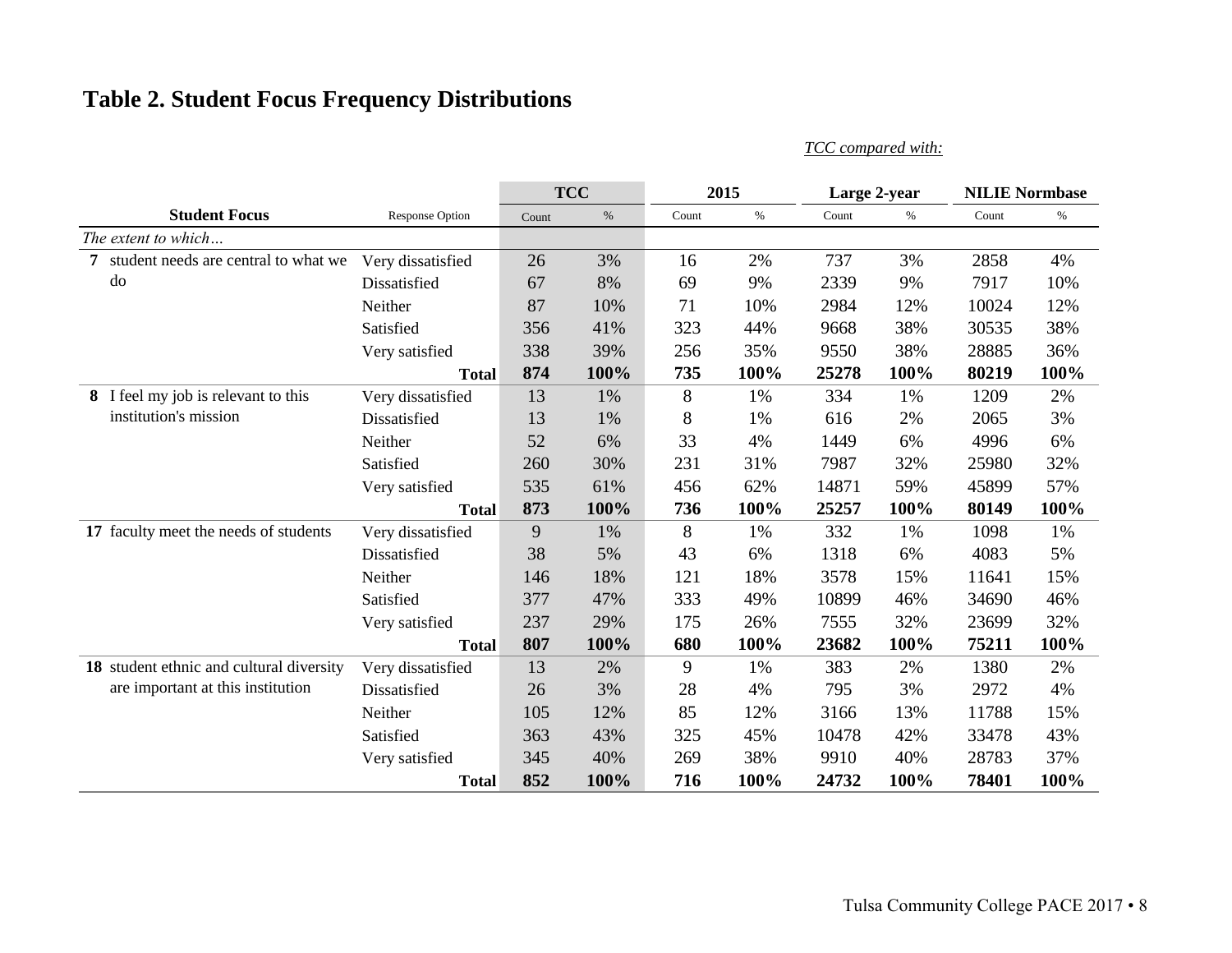|                                        |                        |                | <b>TCC</b> |       | 2015 |       | Large 2-year | <b>NILIE Normbase</b> |      |
|----------------------------------------|------------------------|----------------|------------|-------|------|-------|--------------|-----------------------|------|
| <b>Student Focus (continued)</b>       | <b>Response Option</b> | Count          | $\%$       | Count | $\%$ | Count | $\%$         | Count                 | $\%$ |
| The extent to which                    |                        |                |            |       |      |       |              |                       |      |
| 19 students' competencies are enhanced | Very dissatisfied      | 9              | 1%         | 6     | 1%   | 299   | 1%           | 969                   | 1%   |
|                                        | Dissatisfied           | 28             | 3%         | 33    | 5%   | 1021  | 4%           | 3207                  | 4%   |
|                                        | Neither                | 166            | 20%        | 126   | 18%  | 4201  | 18%          | 13605                 | 18%  |
|                                        | Satisfied              | 404            | 49%        | 345   | 50%  | 11654 | 49%          | 37111                 | 49%  |
|                                        | Very satisfied         | 212            | 26%        | 174   | 25%  | 6624  | 28%          | 20655                 | 27%  |
|                                        | <b>Total</b>           | 819            | 100%       | 684   | 100% | 23799 | 100%         | 75547                 | 100% |
| 23 non-teaching professional personnel | Very dissatisfied      | 14             | 2%         | 14    | 2%   | 492   | 2%           | 1596                  | 2%   |
| meet the needs of students             | Dissatisfied           | 53             | 6%         | 49    | 7%   | 1514  | 6%           | 4708                  | 6%   |
|                                        | Neither                | 152            | 19%        | 111   | 16%  | 3907  | 16%          | 12469                 | 16%  |
|                                        | Satisfied              | 377            | 46%        | 319   | 46%  | 10710 | 45%          | 35039                 | 46%  |
|                                        | Very satisfied         | 224            | 27%        | 197   | 29%  | 7099  | 30%          | 22105                 | 29%  |
|                                        | <b>Total</b>           | 820            | 100%       | 690   | 100% | 23722 | 100%         | 75917                 | 100% |
| 28 classified personnel meet the needs | Very dissatisfied      | 11             | 1%         | 9     | 1%   | 419   | 2%           | 1349                  | 2%   |
| of students                            | Dissatisfied           | 36             | 5%         | 38    | 6%   | 995   | 5%           | 3253                  | 5%   |
|                                        | Neither                | 176            | 22%        | 137   | 21%  | 5186  | 24%          | 15741                 | 22%  |
|                                        | Satisfied              | 356            | 45%        | 320   | 48%  | 9538  | 44%          | 32250                 | 45%  |
|                                        | Very satisfied         | 215            | 27%        | 164   | 25%  | 5480  | 25%          | 18301                 | 26%  |
|                                        | <b>Total</b>           | 794            | 100%       | 668   | 100% | 21618 | 100%         | 70894                 | 100% |
| 31 students receive an excellent       | Very dissatisfied      | $\overline{4}$ | 0%         | 3     | 0%   | 193   | 1%           | 683                   | 1%   |
| education at this institution          | Dissatisfied           | 29             | 3%         | 27    | 4%   | 757   | 3%           | 2540                  | 3%   |
|                                        | Neither                | 124            | 15%        | 65    | 9%   | 2695  | 11%          | 9099                  | 12%  |
|                                        | Satisfied              | 423            | 50%        | 367   | 52%  | 10970 | 45%          | 35739                 | 46%  |
|                                        | Very satisfied         | 261            | 31%        | 245   | 35%  | 9700  | 40%          | 29192                 | 38%  |
|                                        | <b>Total</b>           | 841            | 100%       | 707   | 100% | 24315 | 100%         | 77253                 | 100% |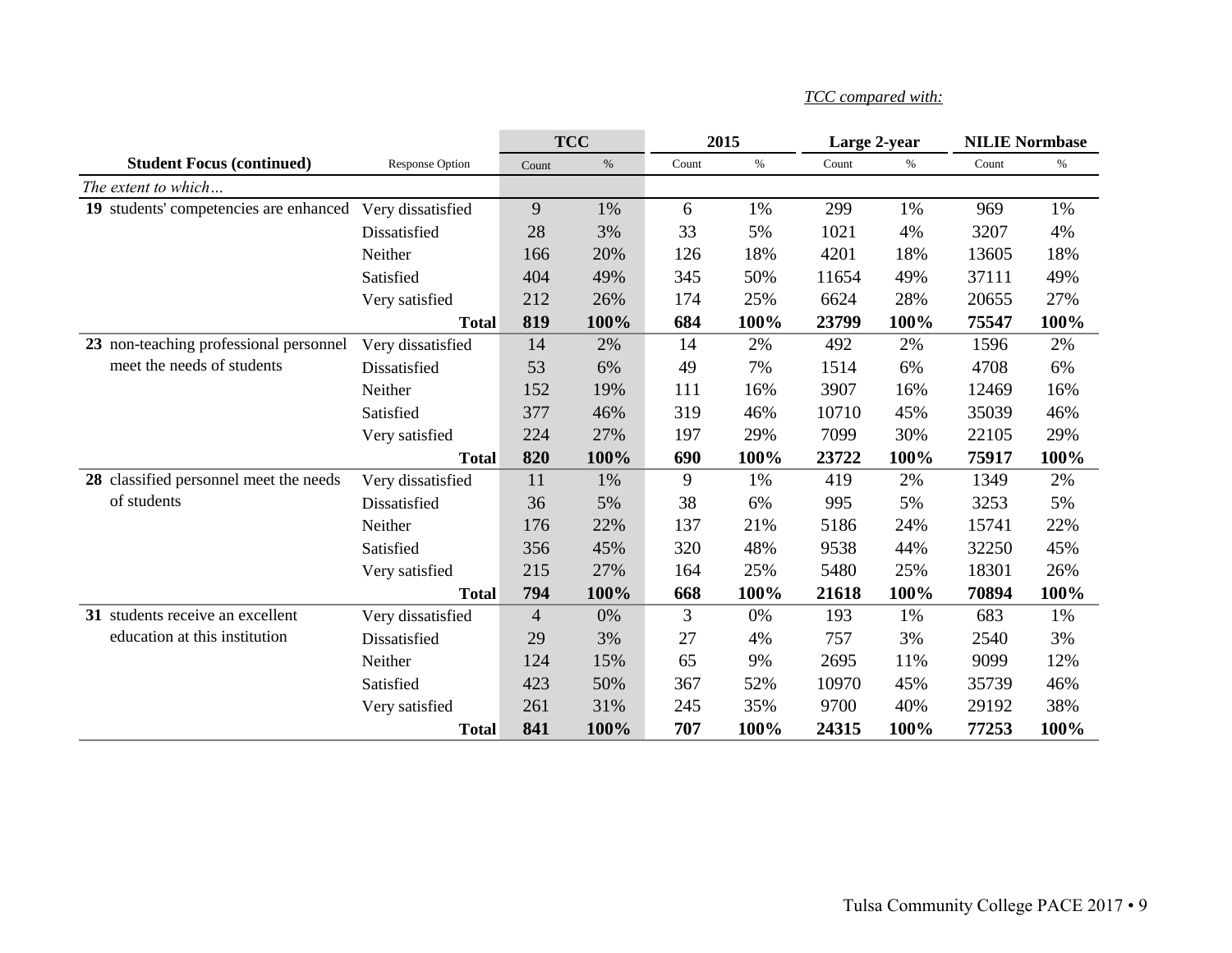|                                                               |                        |       | <b>TCC</b> | 2015           |      | Large 2-year |      | <b>NILIE Normbase</b> |       |
|---------------------------------------------------------------|------------------------|-------|------------|----------------|------|--------------|------|-----------------------|-------|
| <b>Student Focus (continued)</b>                              | <b>Response Option</b> | Count | $\%$       | Count          | $\%$ | Count        | $\%$ | Count                 | $\%$  |
| The extent to which                                           |                        |       |            |                |      |              |      |                       |       |
| 35 this institution prepares students for a Very dissatisfied |                        | 10    | 1%         | 5              | 1%   | 221          | 1%   | 792                   | 1%    |
| career                                                        | Dissatisfied           | 25    | 3%         | 31             | 4%   | 672          | 3%   | 2318                  | 3%    |
|                                                               | Neither                | 125   | 15%        | 98             | 14%  | 2803         | 12%  | 9578                  | 12%   |
|                                                               | Satisfied              | 411   | 49%        | 351            | 50%  | 11131        | 46%  | 35846                 | 47%   |
|                                                               | Very satisfied         | 260   | 31%        | 222            | 31%  | 9388         | 39%  | 28429                 | 37%   |
|                                                               | <b>Total</b>           | 831   | 100%       | 707            | 100% | 24215        | 100% | 76963                 | 100%  |
| 37 this institution prepares students for                     | Very dissatisfied      | 8     | 1%         | 7              | 1%   | 230          | 1%   | 829                   | 1%    |
| further learning                                              | Dissatisfied           | 24    | 3%         | 24             | 3%   | 660          | 3%   | 2296                  | 3%    |
|                                                               | Neither                | 105   | 13%        | 53             | 8%   | 2546         | 11%  | 8699                  | 11%   |
|                                                               | Satisfied              | 414   | 49%        | 369            | 52%  | 11595        | 48%  | 37384                 | 48%   |
|                                                               | Very satisfied         | 286   | 34%        | 253            | 36%  | 9203         | 38%  | 27896                 | 36%   |
|                                                               | <b>Total</b>           | 837   | 100%       | 706            | 100% | 24234        | 100% | 77104                 | 100%  |
| 40 students are assisted with their                           | Very dissatisfied      | 10    | 1%         | 19             | 3%   | 310          | 1%   | 1054                  | $1\%$ |
| personal development                                          | Dissatisfied           | 50    | 6%         | 47             | 7%   | 979          | 4%   | 3219                  | 4%    |
|                                                               | Neither                | 201   | 25%        | 138            | 21%  | 4371         | 19%  | 14319                 | 19%   |
|                                                               | Satisfied              | 350   | 44%        | 306            | 46%  | 10844        | 47%  | 34880                 | 47%   |
|                                                               | Very satisfied         | 187   | 23%        | 160            | 24%  | 6612         | 29%  | 20136                 | 27%   |
|                                                               | <b>Total</b>           | 798   | 100%       | 670            | 100% | 23116        | 100% | 73608                 | 100%  |
| 42 students are satisfied with their                          | Very dissatisfied      | 6     | 1%         | $\overline{4}$ | 1%   | 187          | 1%   | 621                   | 1%    |
| educational experience at this                                | Dissatisfied           | 14    | 2%         | 19             | 3%   | 698          | 3%   | 2287                  | 3%    |
| institution                                                   | Neither                | 177   | 23%        | 120            | 19%  | 4058         | 18%  | 13562                 | 19%   |
|                                                               | Satisfied              | 434   | 56%        | 384            | 59%  | 12476        | 55%  | 39741                 | 55%   |
|                                                               | Very satisfied         | 138   | 18%        | 121            | 19%  | 5203         | 23%  | 15953                 | 22%   |
|                                                               | <b>Total</b>           | 769   | 100%       | 648            | 100% | 22622        | 100% | 72164                 | 100%  |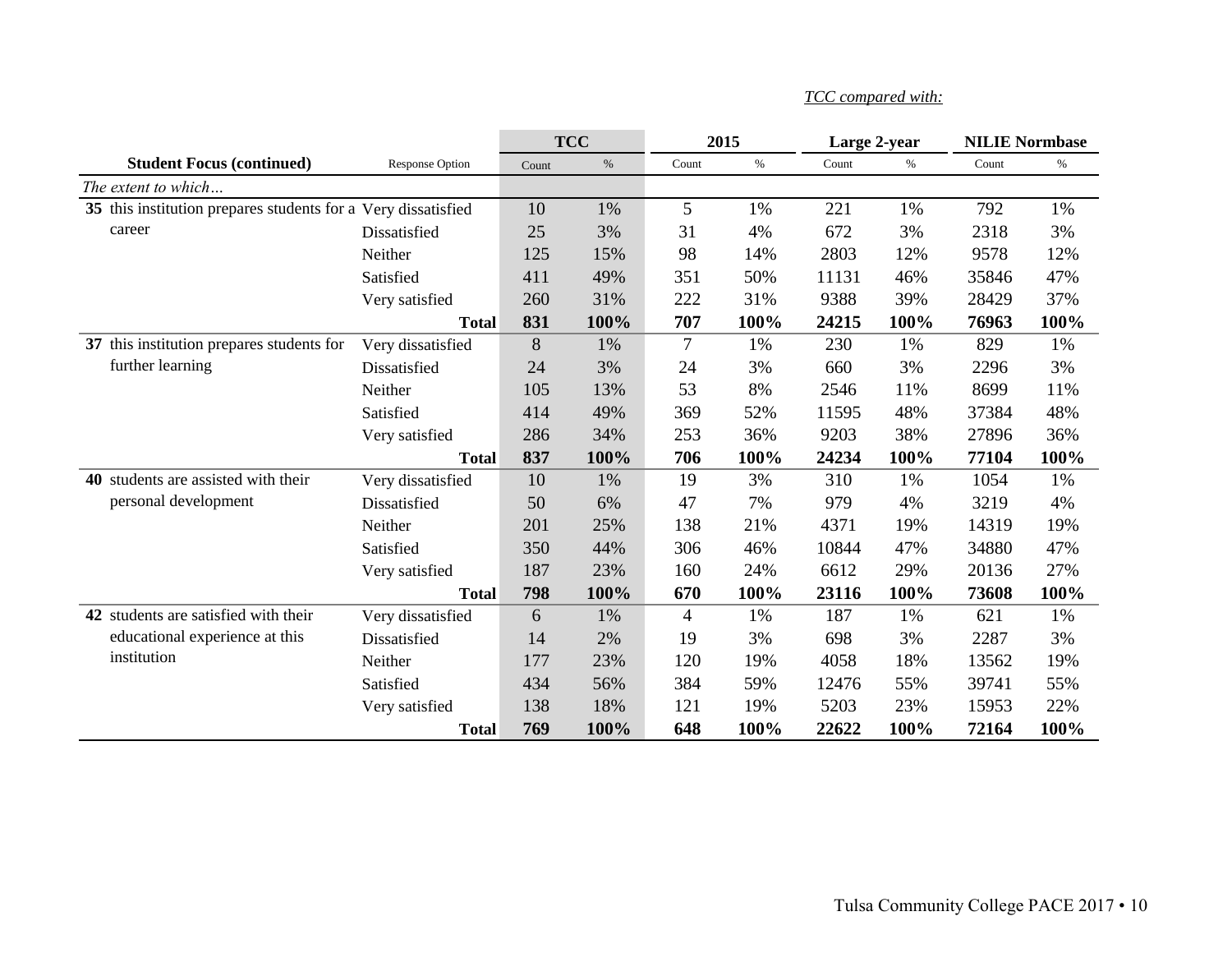## **Table 3. Supervisory Relationships Frequency Distributions**

*TCC compared with:*

|                                          |                        |       | <b>TCC</b> |       | 2015 |       | Large 2-year | <b>NILIE Normbase</b> |      |
|------------------------------------------|------------------------|-------|------------|-------|------|-------|--------------|-----------------------|------|
| <b>Supervisory Relationships</b>         | <b>Response Option</b> | Count | $\%$       | Count | $\%$ | Count | $\%$         | Count                 | $\%$ |
| The extent to which                      |                        |       |            |       |      |       |              |                       |      |
| 2 my supervisor expresses confidence     | Very dissatisfied      | 20    | 2%         | 13    | 2%   | 811   | 3%           | 2709                  | 3%   |
| in my work                               | Dissatisfied           | 37    | 4%         | 36    | 5%   | 1558  | 6%           | 5035                  | 6%   |
|                                          | Neither                | 104   | 12%        | 68    | 9%   | 2294  | 9%           | 7223                  | 9%   |
|                                          | Satisfied              | 252   | 29%        | 213   | 29%  | 7511  | 30%          | 23459                 | 29%  |
|                                          | Very satisfied         | 453   | 52%        | 393   | 54%  | 12990 | 52%          | 41548                 | 52%  |
|                                          | <b>Total</b>           | 866   | 100%       | 723   | 100% | 25164 | 100%         | 79974                 | 100% |
| my supervisor is open to the ideas,<br>9 | Very dissatisfied      | 31    | 4%         | 31    | 4%   | 1299  | 5%           | 4277                  | 5%   |
| opinions, and beliefs of everyone        | Dissatisfied           | 50    | 6%         | 43    | 6%   | 1941  | 8%           | 6035                  | 8%   |
|                                          | Neither                | 103   | 12%        | 61    | 8%   | 2669  | 11%          | 8351                  | 10%  |
|                                          | Satisfied              | 235   | 27%        | 206   | 28%  | 7035  | 28%          | 22297                 | 28%  |
|                                          | Very satisfied         | 450   | 52%        | 386   | 53%  | 12268 | 49%          | 39179                 | 49%  |
|                                          | <b>Total</b>           | 869   | 100%       | 727   | 100% | 25212 | 100%         | 80139                 | 100% |
| 12 positive work expectations are        | Very dissatisfied      | 42    | 5%         | 18    | 3%   | 1063  | 4%           | 3705                  | 5%   |
| communicated to me                       | Dissatisfied           | 71    | 8%         | 60    | 8%   | 2474  | 10%          | 8278                  | 10%  |
|                                          | Neither                | 144   | 17%        | 92    | 13%  | 4021  | 16%          | 13279                 | 17%  |
|                                          | Satisfied              | 365   | 42%        | 337   | 47%  | 10855 | 44%          | 33928                 | 43%  |
|                                          | Very satisfied         | 237   | 28%        | 204   | 29%  | 6452  | 26%          | 19948                 | 25%  |
|                                          | <b>Total</b>           | 859   | 100%       | 711   | 100% | 24865 | 100%         | 79138                 | 100% |
| 13 unacceptable behaviors are identified | Very dissatisfied      | 24    | 3%         | 19    | 3%   | 760   | 3%           | 2610                  | 4%   |
| and communicated to me                   | Dissatisfied           | 53    | 7%         | 45    | 7%   | 1764  | 8%           | 5646                  | 8%   |
|                                          | Neither                | 186   | 24%        | 140   | 21%  | 5374  | 24%          | 17611                 | 24%  |
|                                          | Satisfied              | 330   | 43%        | 315   | 47%  | 10041 | 45%          | 32043                 | 44%  |
|                                          | Very satisfied         | 179   | 23%        | 146   | 22%  | 4500  | 20%          | 14282                 | 20%  |
|                                          | <b>Total</b>           | 772   | 100%       | 665   | 100% | 22439 | 100%         | 72192                 | 100% |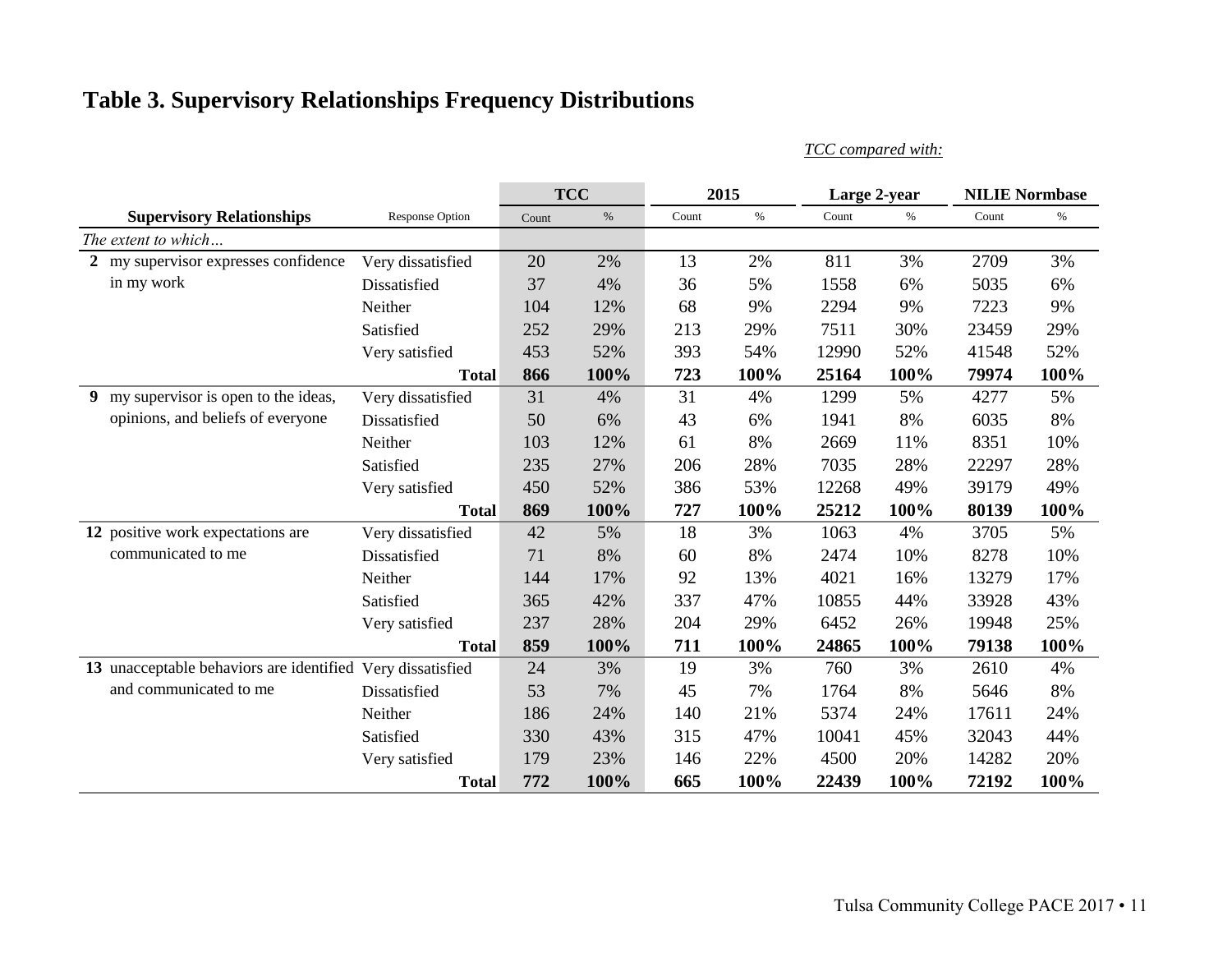|                                                            |                        |       | <b>TCC</b> | 2015  |      | Large 2-year |      | <b>NILIE Normbase</b> |      |
|------------------------------------------------------------|------------------------|-------|------------|-------|------|--------------|------|-----------------------|------|
| <b>Supervisory Relationships (continued)</b>               | <b>Response Option</b> | Count | $\%$       | Count | $\%$ | Count        | $\%$ | Count                 | $\%$ |
| The extent to which                                        |                        |       |            |       |      |              |      |                       |      |
| 20 I receive timely feedback for my                        | Very dissatisfied      | 47    | 6%         | 41    | 6%   | 1362         | 5%   | 4632                  | 6%   |
| work                                                       | Dissatisfied           | 76    | 9%         | 70    | 10%  | 2479         | 10%  | 8054                  | 10%  |
|                                                            | Neither                | 170   | 20%        | 118   | 17%  | 4595         | 19%  | 14822                 | 19%  |
|                                                            | Satisfied              | 315   | 38%        | 271   | 38%  | 9674         | 39%  | 30747                 | 39%  |
|                                                            | Very satisfied         | 230   | 27%        | 210   | 30%  | 6667         | 27%  | 20653                 | 26%  |
|                                                            | <b>Total</b>           | 838   | 100%       | 710   | 100% | 24777        | 100% | 78908                 | 100% |
| 21 I receive appropriate feedback for my Very dissatisfied |                        | 41    | 5%         | 32    | 4%   | 1168         | 5%   | 3908                  | 5%   |
| work                                                       | Dissatisfied           | 74    | 9%         | 66    | 9%   | 2518         | 10%  | 8103                  | 10%  |
|                                                            | Neither                | 147   | 18%        | 115   | 16%  | 4273         | 17%  | 13943                 | 18%  |
|                                                            | Satisfied              | 334   | 40%        | 299   | 42%  | 10192        | 41%  | 32400                 | 41%  |
|                                                            | Very satisfied         | 240   | 29%        | 206   | 29%  | 6609         | 27%  | 20623                 | 26%  |
|                                                            | <b>Total</b>           | 836   | 100%       | 718   | 100% | 24760        | 100% | 78977                 | 100% |
| 26 my supervisor actively seeks my                         | Very dissatisfied      | 51    | 6%         | 40    | 6%   | 1717         | 7%   | 5431                  | 7%   |
| ideas                                                      | Dissatisfied           | 79    | 10%        | 70    | 10%  | 2330         | 10%  | 7410                  | 10%  |
|                                                            | Neither                | 156   | 19%        | 108   | 15%  | 4134         | 17%  | 13004                 | 17%  |
|                                                            | Satisfied              | 263   | 32%        | 217   | 31%  | 7937         | 33%  | 25322                 | 33%  |
|                                                            | Very satisfied         | 273   | 33%        | 266   | 38%  | 8281         | 34%  | 26746                 | 34%  |
|                                                            | <b>Total</b>           | 822   | 100%       | 701   | 100% | 24399        | 100% | 77913                 | 100% |
| 27 my supervisor seriously considers my Very dissatisfied  |                        | 47    | 6%         | 38    | 5%   | 1605         | 7%   | 5131                  | 7%   |
| ideas                                                      | Dissatisfied           | 67    | 8%         | 55    | 8%   | 2053         | 8%   | 6504                  | 8%   |
|                                                            | Neither                | 143   | 17%        | 103   | 15%  | 3876         | 16%  | 12152                 | 16%  |
|                                                            | Satisfied              | 277   | 34%        | 231   | 33%  | 7927         | 33%  | 25211                 | 32%  |
|                                                            | Very satisfied         | 289   | 35%        | 270   | 39%  | 8920         | 37%  | 28883                 | 37%  |
|                                                            | <b>Total</b>           | 823   | 100%       | 697   | 100% | 24381        | 100% | 77881                 | 100% |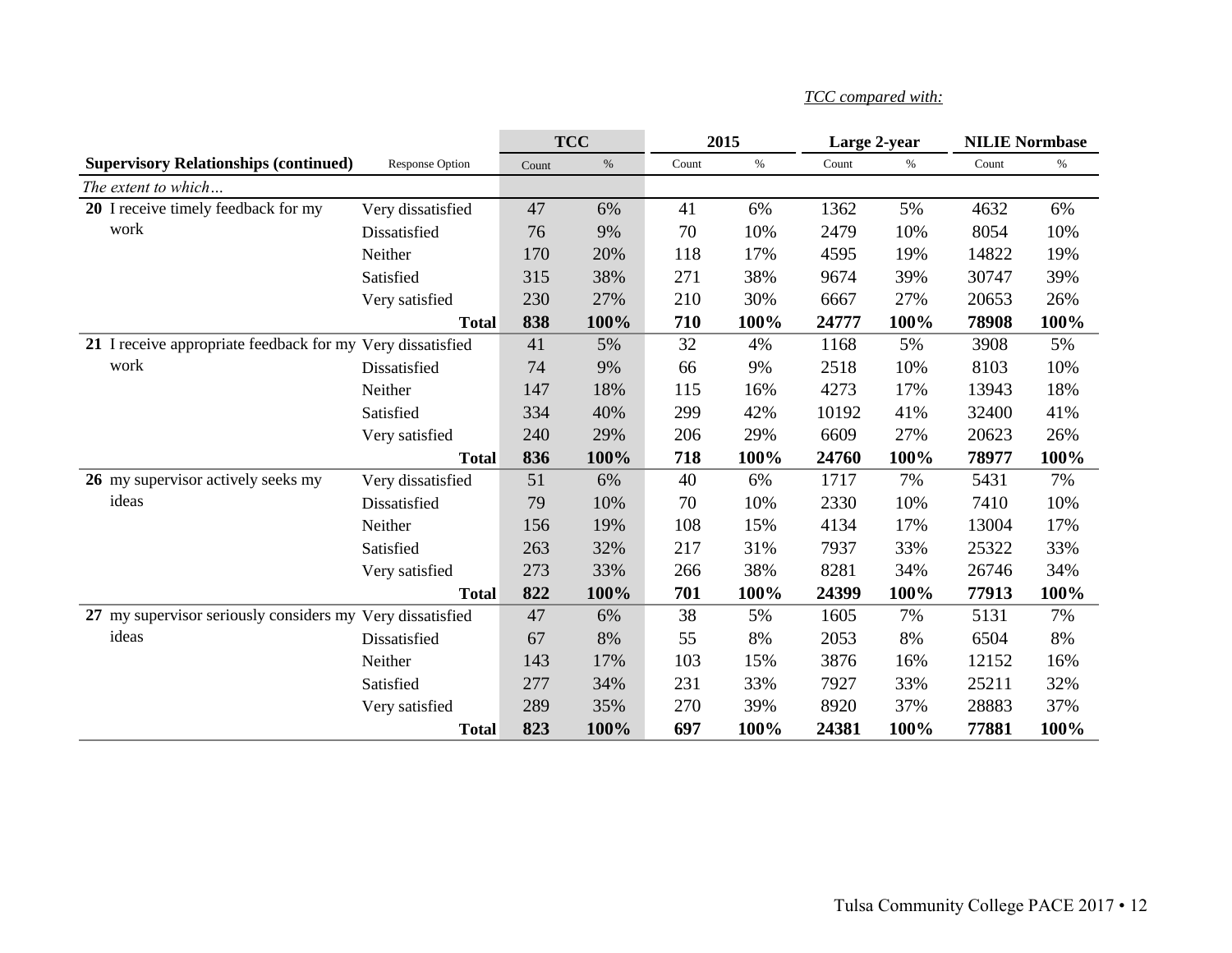|                                              |                   |       | <b>TCC</b> |       | 2015 | Large 2-year |      | <b>NILIE Normbase</b> |      |
|----------------------------------------------|-------------------|-------|------------|-------|------|--------------|------|-----------------------|------|
| <b>Supervisory Relationships (continued)</b> | Response Option   | Count | $\%$       | Count | $\%$ | Count        | $\%$ | Count                 | $\%$ |
| The extent to which                          |                   |       |            |       |      |              |      |                       |      |
| 30 work outcomes are clarified for me        | Very dissatisfied | 35    | 4%         | 24    | 3%   | 1022         | 4%   | 3441                  | 4%   |
|                                              | Dissatisfied      | 74    | 9%         | 51    | 7%   | 2194         | 9%   | 7294                  | 9%   |
|                                              | Neither           | 173   | 20%        | 145   | 21%  | 5115         | 21%  | 16918                 | 22%  |
|                                              | Satisfied         | 354   | 42%        | 320   | 45%  | 10628        | 43%  | 33109                 | 42%  |
|                                              | Very satisfied    | 212   | 25%        | 165   | 23%  | 5526         | 23%  | 17367                 | 22%  |
|                                              | <b>Total</b>      | 848   | 100%       | 705   | 100% | 24485        | 100% | 78129                 | 100% |
| 34 my supervisor helps me to improve         | Very dissatisfied | 38    | 5%         | 28    | 4%   | 1440         | 6%   | 4667                  | 6%   |
| my work                                      | Dissatisfied      | 60    | 7%         | 61    | 9%   | 2057         | 8%   | 6744                  | 9%   |
|                                              | Neither           | 174   | 21%        | 117   | 17%  | 4651         | 19%  | 14540                 | 19%  |
|                                              | Satisfied         | 289   | 35%        | 240   | 35%  | 8427         | 35%  | 26639                 | 34%  |
|                                              | Very satisfied    | 272   | 33%        | 248   | 36%  | 7719         | 32%  | 25024                 | 32%  |
|                                              | <b>Total</b>      | 833   | 100%       | 694   | 100% | 24294        | 100% | 77614                 | 100% |
| 39 I am given the opportunity to be          | Very dissatisfied | 42    | 5%         | 24    | 3%   | 1036         | 4%   | 3445                  | 4%   |
| creative in my work                          | Dissatisfied      | 47    | 6%         | 41    | 6%   | 1437         | 6%   | 4660                  | 6%   |
|                                              | Neither           | 114   | 13%        | 84    | 12%  | 3069         | 12%  | 10037                 | 13%  |
|                                              | Satisfied         | 320   | 38%        | 255   | 36%  | 9334         | 38%  | 29635                 | 38%  |
|                                              | Very satisfied    | 322   | 38%        | 310   | 43%  | 9719         | 40%  | 30612                 | 39%  |
|                                              | <b>Total</b>      | 845   | 100%       | 714   | 100% | 24595        | 100% | 78389                 | 100% |
| 45 I have the opportunity to express my      | Very dissatisfied | 47    | 6%         | 26    | 4%   | 1335         | 5%   | 4535                  | 6%   |
| ideas in appropriate forums                  | Dissatisfied      | 74    | 9%         | 70    | 10%  | 2346         | 10%  | 7721                  | 10%  |
|                                              | Neither           | 175   | 21%        | 128   | 18%  | 4807         | 20%  | 15341                 | 20%  |
|                                              | Satisfied         | 331   | 39%        | 285   | 40%  | 9910         | 41%  | 31368                 | 40%  |
|                                              | Very satisfied    | 213   | 25%        | 195   | 28%  | 5928         | 24%  | 18723                 | 24%  |
|                                              | <b>Total</b>      | 840   | 100%       | 704   | 100% | 24326        | 100% | 77688                 | 100% |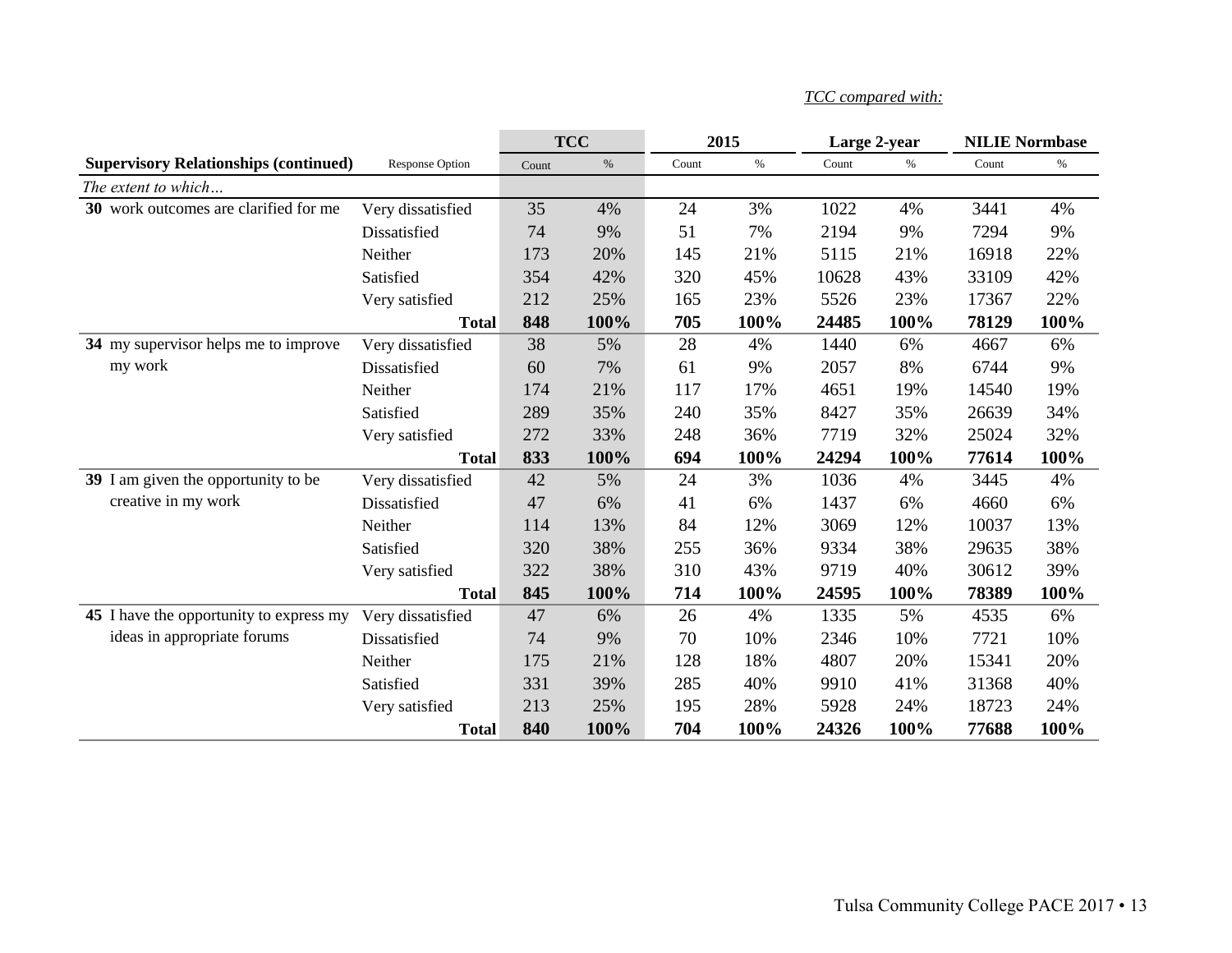|                                              |                   | <b>TCC</b> |      | 2015  |      | Large 2-year |      | <b>NILIE Normbase</b> |      |
|----------------------------------------------|-------------------|------------|------|-------|------|--------------|------|-----------------------|------|
| <b>Supervisory Relationships (continued)</b> | Response Option   | Count      | %    | Count | %    | Count        | $\%$ | Count                 | %    |
| The extent to which                          |                   |            |      |       |      |              |      |                       |      |
| 46 professional development and              | Very dissatisfied | 59         | 7%   | 45    | 6%   | 164          | 5%   | 4285                  | 5%   |
| training opportunities are available         | Dissatisfied      | 62         | 7%   | 73    | 10%  | 1905         | 8%   | 6982                  | 9%   |
|                                              | Neither           | 121        | 14%  | 88    | 12%  | 3267         | 13%  | 11909                 | 15%  |
|                                              | Satisfied         | 357        | 42%  | 280   | 39%  | 9385         | 38%  | 30484                 | 39%  |
|                                              | Very satisfied    | 246        | 29%  | 225   | 32%  | 8830         | 36%  | 24411                 | 31%  |
|                                              | <b>Total</b>      | 845        | 100% | 711   | 100% | 24551        | 100% | 78071                 | 100% |

*TCC compared with:*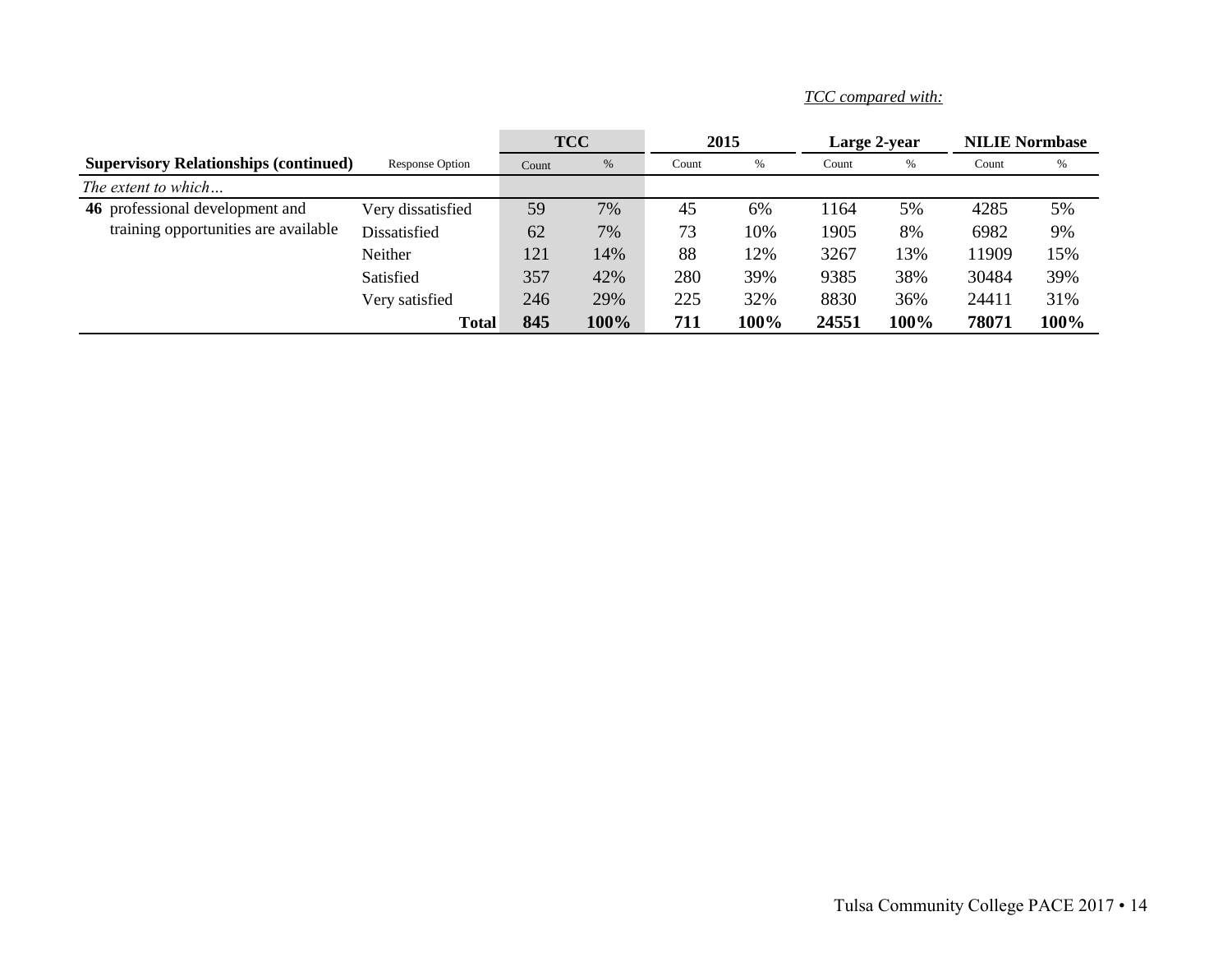# **Table 4. Teamwork Frequency Distributions**

|                                                         | <b>TCC</b><br>2015<br>Large 2-year |       |      | <b>NILIE Normbase</b> |      |       |      |                         |      |
|---------------------------------------------------------|------------------------------------|-------|------|-----------------------|------|-------|------|-------------------------|------|
| <b>Teamwork</b>                                         | <b>Response Option</b>             | Count | $\%$ | Count                 | $\%$ | Count | $\%$ | Count                   | $\%$ |
| The extent to which                                     |                                    |       |      |                       |      |       |      |                         |      |
| 3 there is a spirit of cooperation within               | Very dissatisfied                  | 27    | 3%   | 29                    | 4%   | 1197  | 5%   | 3795                    | 5%   |
| my work team                                            | Dissatisfied                       | 68    | 8%   | 54                    | 7%   | 2616  | 10%  | 8295                    | 10%  |
|                                                         | Neither                            | 106   | 12%  | 69                    | 10%  | 2835  | 11%  | 8704                    | 11%  |
|                                                         | Satisfied                          | 290   | 33%  | 250                   | 34%  | 8606  | 34%  | 27010                   | 34%  |
|                                                         | Very satisfied                     | 376   | 43%  | 323                   | 45%  | 9730  | 39%  | 31617                   | 40%  |
|                                                         | <b>Total</b>                       | 867   | 100% | 725                   | 100% | 24984 | 100% | 79421                   | 100% |
| 14 my primary work team uses problem- Very dissatisfied |                                    | 14    | 2%   | 18                    | 3%   | 743   | 3%   | 2438                    | 3%   |
| solving techniques                                      | Dissatisfied                       | 57    | 7%   | 50                    | 7%   | 1784  | 8%   | 5545                    | 7%   |
|                                                         | Neither                            | 124   | 16%  | 110                   | 16%  | 4010  | 17%  | 12722                   | 17%  |
|                                                         | Satisfied                          | 335   | 42%  | 291                   | 43%  | 10040 | 43%  | 32316                   | 43%  |
|                                                         | Very satisfied                     | 270   | 34%  | 212                   | 31%  | 7042  | 30%  | 22748                   | 30%  |
|                                                         | <b>Total</b>                       | 800   | 100% | 681                   | 100% | 23619 | 100% | 75769                   | 100% |
| 24 there is an opportunity for all ideas to             | Very dissatisfied                  | 43    | 5%   | 31                    | 4%   | 1261  | 5%   | 4099                    | 5%   |
| be exchanged within my work team                        | Dissatisfied                       | 59    | 7%   | 63                    | 9%   | 2425  | 10%  | 7558                    | 10%  |
|                                                         | Neither                            | 108   | 13%  | 95                    | 14%  | 3494  | 14%  | 11246                   | 15%  |
|                                                         | Satisfied                          | 322   | 40%  | 281                   | 40%  | 9614  | 40%  | 30566                   | 39%  |
|                                                         | Very satisfied                     | 282   | 35%  | 229                   | 33%  | 7460  | 31%  | 24018                   | 31%  |
|                                                         | <b>Total</b>                       | 814   | 100% | 699                   | 100% | 24254 | 100% | 77487                   | 100% |
| 33 my work team provides an                             | Very dissatisfied                  | 37    | 4%   | 26                    | 4%   | 1287  | 5%   | 4245                    | 6%   |
| environment for free and open                           | Dissatisfied                       | 61    | 7%   | 69                    | 10%  | 2289  | 9%   | 7115                    | 9%   |
| expression of ideas, opinions and                       | Neither                            | 104   | 13%  | 74                    | 11%  | 3470  | 14%  | 11002                   | 14%  |
| beliefs                                                 | Satisfied                          | 332   | 40%  | 268                   | 39%  | 9138  | 38%  | 29408<br>25383<br>77153 | 38%  |
|                                                         | Very satisfied                     | 291   | 35%  | 252                   | 37%  | 7952  | 33%  |                         | 33%  |
|                                                         | <b>Total</b>                       | 825   | 100% | 689                   | 100% | 24136 | 100% |                         | 100% |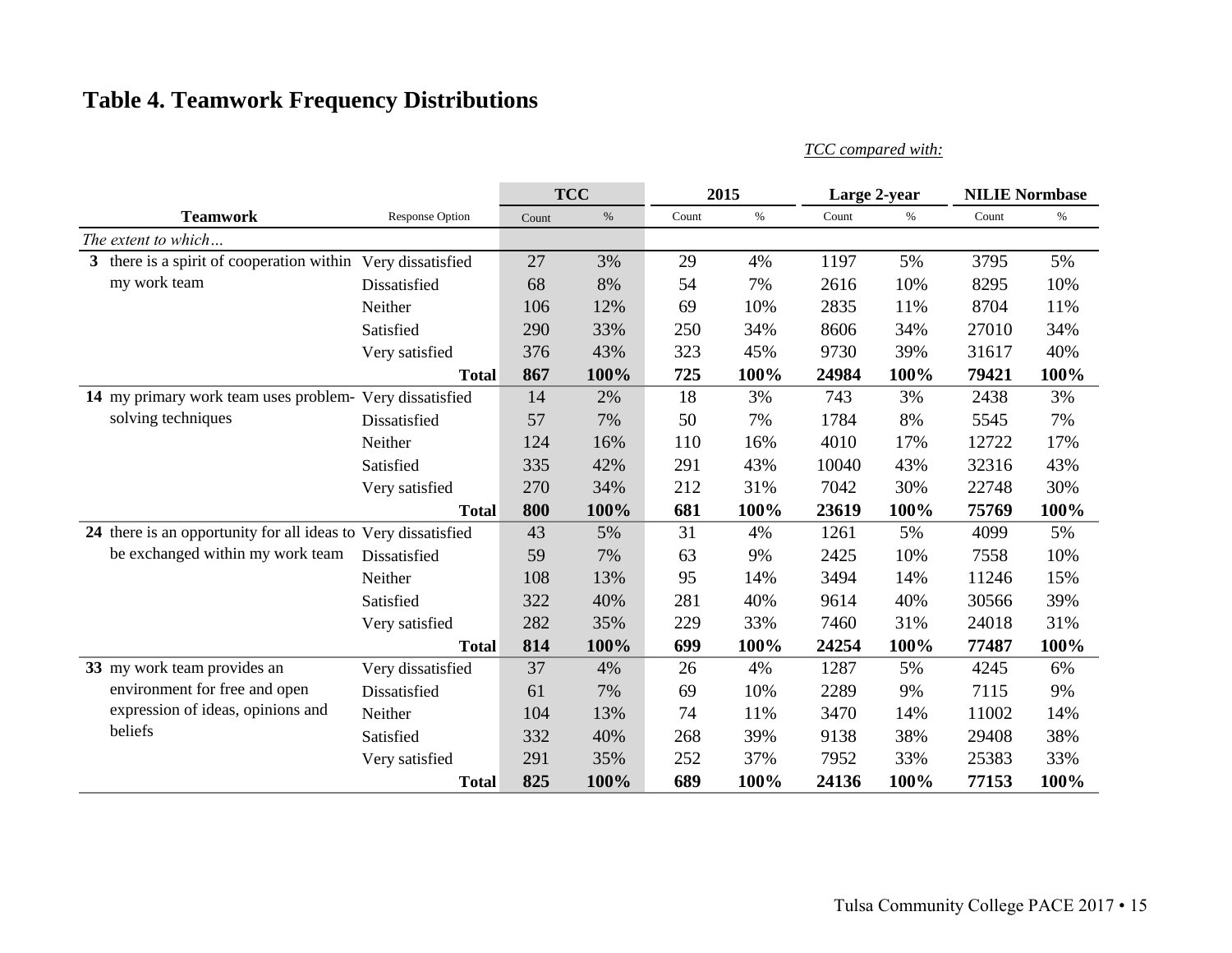|                                         |                        |       | <b>TCC</b> |       | 2015 |       | Large 2-year | <b>NILIE Normbase</b>                                    |      |
|-----------------------------------------|------------------------|-------|------------|-------|------|-------|--------------|----------------------------------------------------------|------|
| <b>Teamwork (continued)</b>             | <b>Response Option</b> | Count | %          | Count | %    | Count | %            | Count                                                    | %    |
| The extent to which                     |                        |       |            |       |      |       |              |                                                          |      |
| 36 my work team coordinates its efforts | Very dissatisfied      | 23    | 3%         | 19    | 3%   | 829   | 4%           | 2676                                                     | 4%   |
| with appropriate individuals and        | Dissatisfied           | 46    | 6%         | 46    | 7%   | 1711  | 7%           | 5342                                                     | 7%   |
| teams                                   | Neither                | 139   | 18%        | 103   | 15%  | 3988  | 17%          | 12889                                                    | 17%  |
|                                         | Satisfied              | 328   | 41%        | 291   | 43%  | 10055 | 43%          | 32541                                                    | 43%  |
|                                         | Very satisfied         | 258   | 32%        | 213   | 32%  | 6935  | 29%          | 22195                                                    | 29%  |
|                                         | <b>Total</b>           | 794   | 100%       | 672   | 100% | 23518 | 100%         | 75643<br>4877<br>7409<br>9972<br>28355<br>27795<br>78408 | 100% |
| 43 a spirit of cooperation exists in my | Very dissatisfied      | 43    | 5%         | 37    | 5%   | 1557  | 6%           |                                                          | 6%   |
| department                              | Dissatisfied           | 52    | 6%         | 50    | 7%   | 2391  | 10%          |                                                          | 9%   |
|                                         | Neither                | 106   | 13%        | 95    | 13%  | 3237  | 13%          |                                                          | 13%  |
|                                         | Satisfied              | 318   | 38%        | 256   | 36%  | 9009  | 37%          |                                                          | 36%  |
|                                         | Very satisfied         | 325   | 39%        | 270   | 38%  | 8410  | 34%          |                                                          | 35%  |
|                                         | <b>Total</b>           | 844   | 100%       | 708   | 100% | 24604 | 100%         |                                                          | 100% |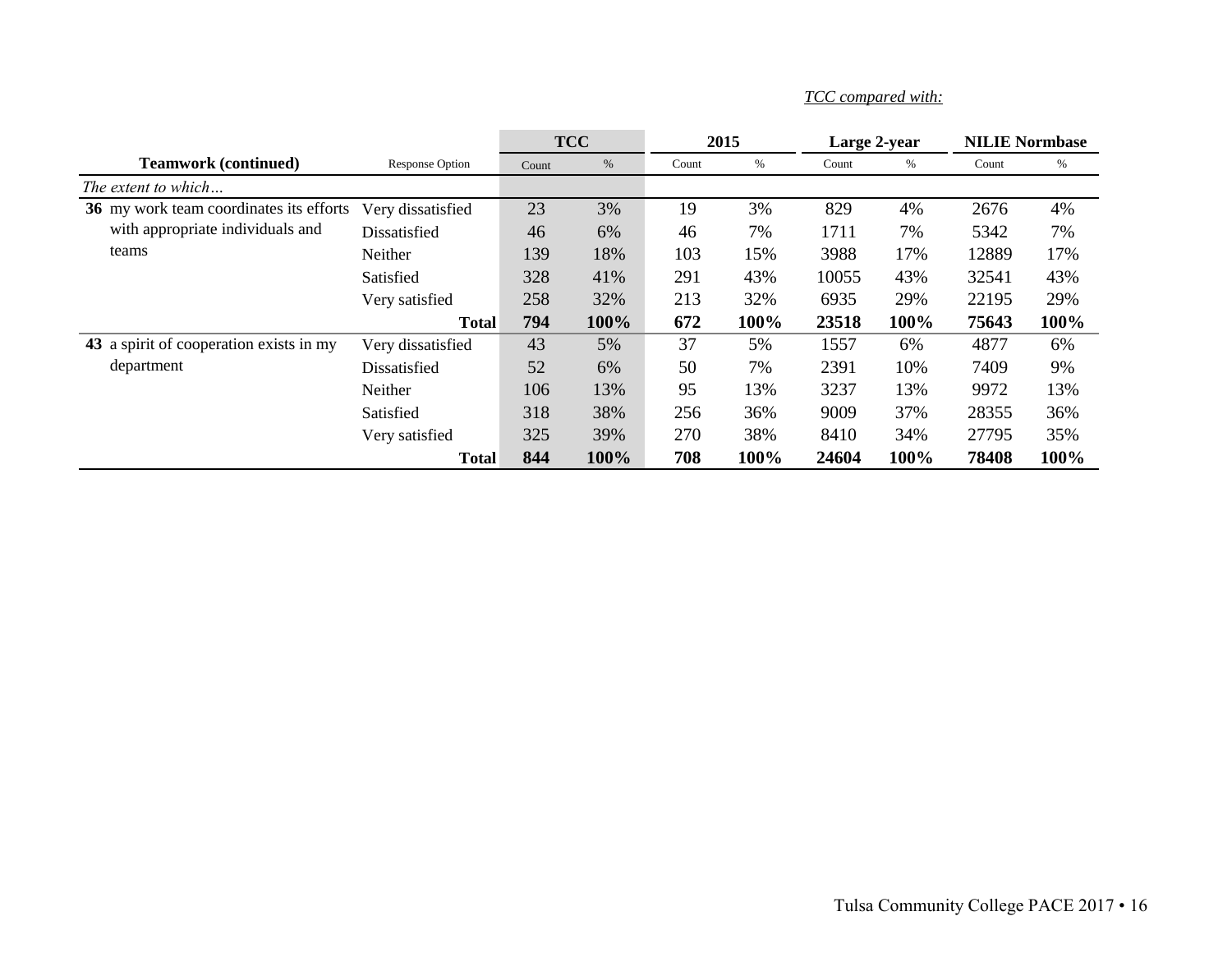## **Table 5. Climate Factor Mean Comparisons**

|                                  |     |            |       |      |                | TCC compared with: |              |                |                       |            |                |  |
|----------------------------------|-----|------------|-------|------|----------------|--------------------|--------------|----------------|-----------------------|------------|----------------|--|
|                                  |     | <b>TCC</b> | 2015  |      |                |                    | Large 2-year |                | <b>NILIE Normbase</b> |            |                |  |
| <b>Climate Factor</b>            | N   | Mean       | Mean  | Sig. | Effect<br>size | Mean               | Sig.         | Effect<br>size | Mean                  | Sig.       | Effect<br>size |  |
| Overall                          | 885 | 3.815      | 3.845 |      |                | 3.798              |              |                | 3.774                 |            |                |  |
| <b>Institutional Structure</b>   | 885 | 3.533      | 3.574 |      |                | 3.517              |              |                | 3.480                 |            |                |  |
| <b>Student Focus</b>             | 885 | 4.048      | 4.050 |      |                | 4.078              |              |                | 4.051                 |            |                |  |
| <b>Supervisory Relationships</b> | 885 | 3.865      | 3.928 |      |                | 3.850              |              |                | 3.830                 |            |                |  |
| <b>Teamwork</b>                  | 881 | 3.964      | 3.955 |      |                | 3.856              | $***$        | .112           | 3.863                 | $\ast\ast$ | .104           |  |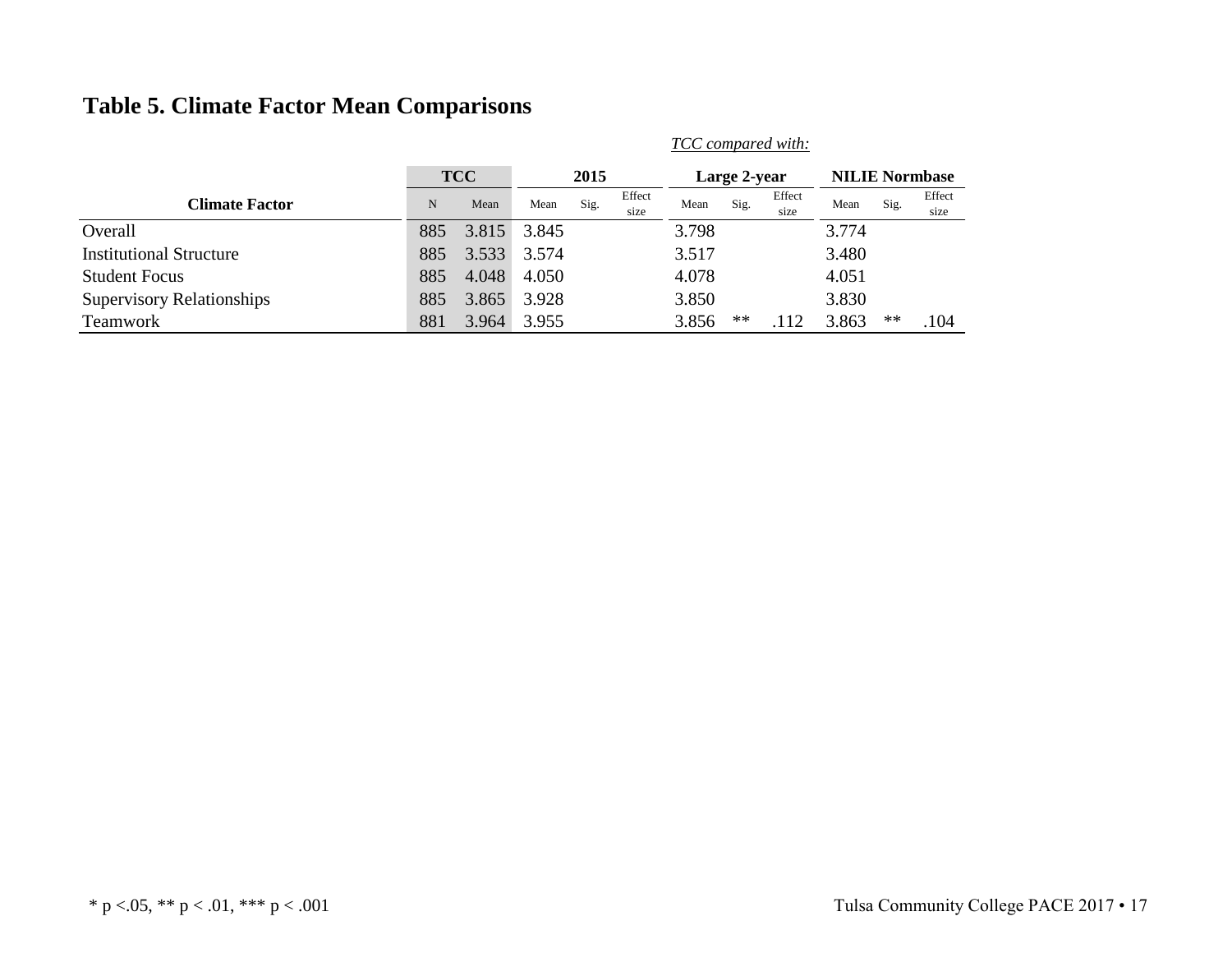## **Figure 1. Means by Comparison Group and Climate Factor**

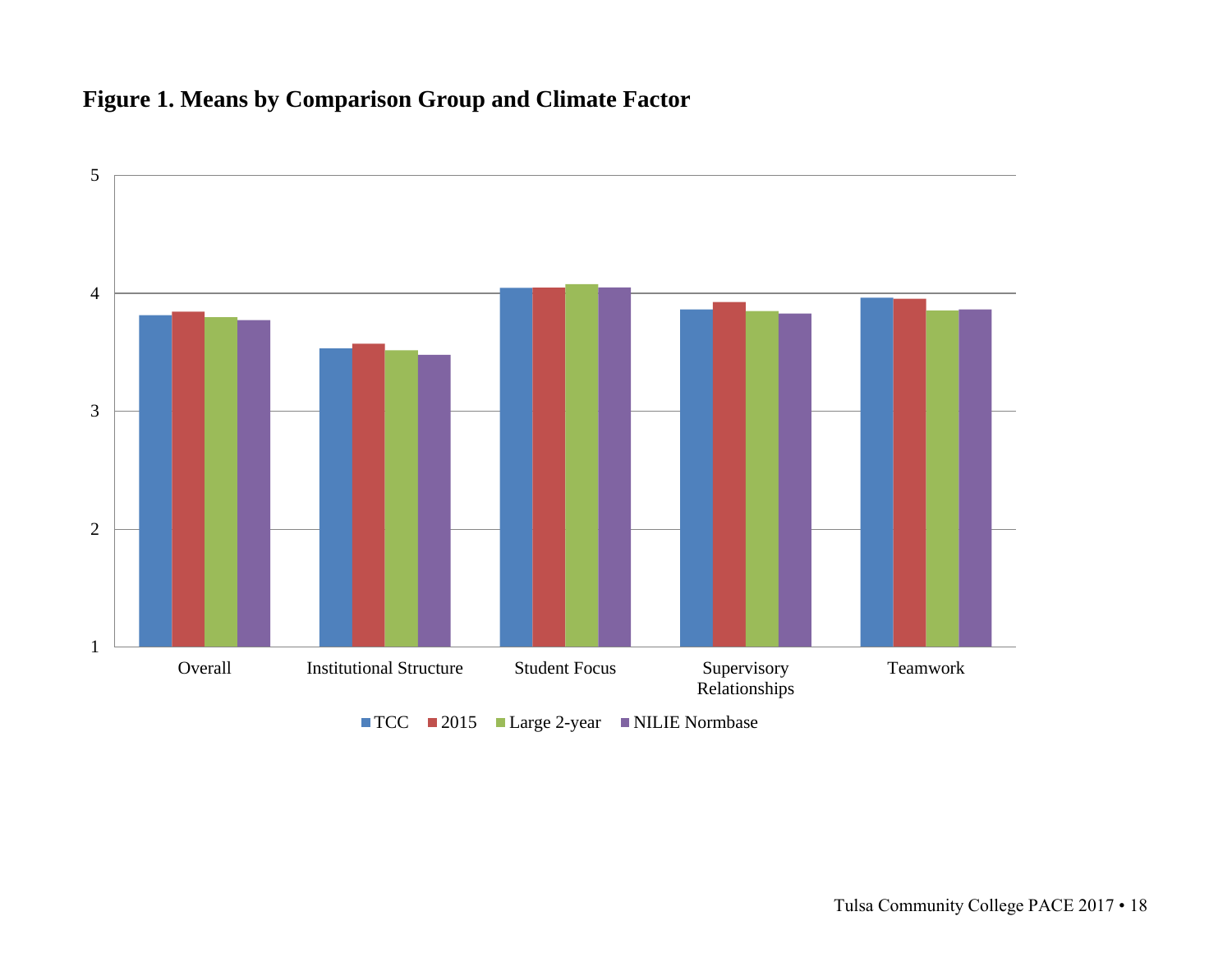## **Table 6. Institutional Structure Item Mean Comparisons**

|    |                                                                                      |             | <b>TCC</b> | 2015  |        |                |       | Large 2-year |                |       | <b>NILIE Normbase</b> |                |  |
|----|--------------------------------------------------------------------------------------|-------------|------------|-------|--------|----------------|-------|--------------|----------------|-------|-----------------------|----------------|--|
|    | <b>Institutional Structure</b>                                                       | $\mathbf N$ | Mean       | Mean  | Sig.   | Effect<br>size | Mean  | Sig.         | Effect<br>size | Mean  | Sig.                  | Effect<br>size |  |
|    | The extent to which                                                                  |             |            |       |        |                |       |              |                |       |                       |                |  |
| 1  | the actions of this institution reflect its mission                                  | 870         | 3.889      | 4.014 | $***$  | $-.140$        | 3.898 |              |                | 3.846 |                       |                |  |
| 4  | decisions are made at the appropriate level at this institution                      | 860         | 3.378      | 3.411 |        |                | 3.314 |              |                | 3.295 | ∗                     | .069           |  |
| 5  | the institution effectively promotes diversity in the workplace                      | 872         | 3.990      | 3.957 |        |                | 3.938 |              |                | 3.881 | $**$                  | .105           |  |
| 6  | administrative leadership is focused on meeting the needs of<br>students             | 868         | 3.861      | 3.822 |        |                | 3.791 |              |                | 3.725 | ***                   | .117           |  |
| 10 | information is shared within the institution                                         | 880         | 3.285      | 3.308 |        |                | 3.289 |              |                | 3.241 |                       |                |  |
| 11 | institutional teams use problem-solving techniques                                   | 786         | 3.457      | 3.545 |        |                | 3.493 |              |                | 3.462 |                       |                |  |
| 15 | I am able to appropriately influence the direction of this<br>institution            | 774         | 3.130      | 3.140 |        |                | 3.133 |              |                | 3.141 |                       |                |  |
| 16 | open and ethical communication is practiced at this institution                      | 862         | 3.531      | 3.492 |        |                | 3.398 | $***$        | .110           | 3.347 | ***                   | .149           |  |
| 22 | this institution has been successful in positively motivating my<br>performance      | 847         | 3.410      | 3.554 | $\ast$ | $-.118$        | 3.470 |              |                | 3.448 |                       |                |  |
| 25 | a spirit of cooperation exists at this institution                                   | 853         | 3.564      | 3.585 |        |                | 3.440 | $***$        | .103           | 3.396 | ***                   | .138           |  |
| 29 | institution-wide policies guide my work                                              | 836         | 3.847      | 3.853 |        |                | 3.740 | $***$        | .110           | 3.720 | ***                   | .129           |  |
| 32 | this institution is appropriately organized                                          | 841         | 3.250      | 3.263 |        |                | 3.341 | $\ast$       | $-.077$        | 3.300 |                       |                |  |
| 38 | I have the opportunity for advancement within this institution                       | 795         | 2.971      | 3.091 |        |                | 3.147 | ***          | $-.135$        | 3.138 | ***                   | $-129$         |  |
| 41 | I receive adequate information regarding important activities at<br>this institution | 854         | 3.641      | 3.734 |        |                | 3.715 |              |                | 3.655 |                       |                |  |
| 44 | my work is guided by clearly defined administrative processes                        | 838         | 3.530      | 3.570 |        |                | 3.517 |              |                | 3.492 |                       |                |  |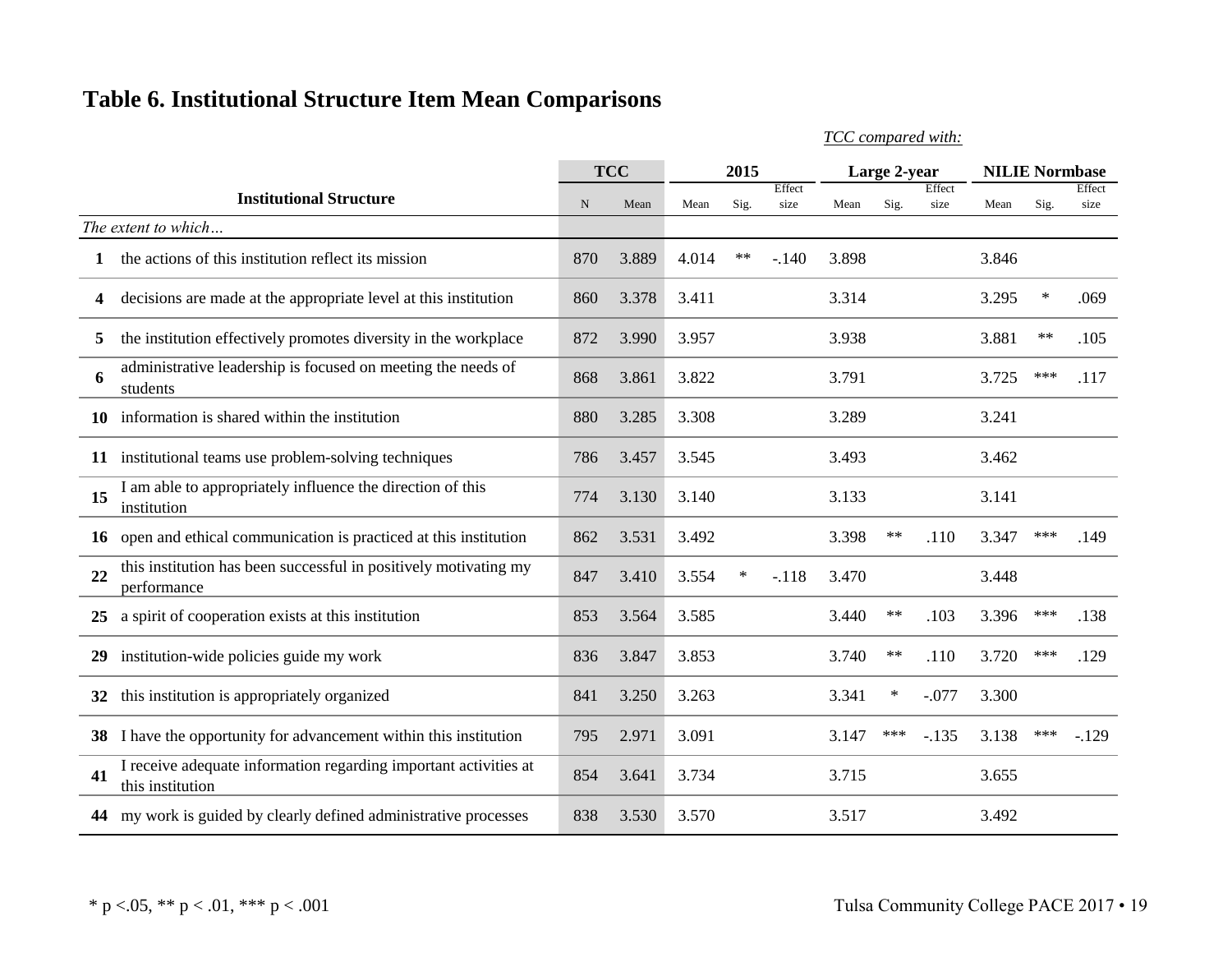## **Table 7. Student Focus Item Mean Comparisons**

|    |                                                                                 | <b>TCC</b>  |       | 2015  |        |         | Large 2-year |       |         | <b>NILIE Normbase</b> |       |         |
|----|---------------------------------------------------------------------------------|-------------|-------|-------|--------|---------|--------------|-------|---------|-----------------------|-------|---------|
|    | <b>Student Focus</b>                                                            |             |       |       |        | Effect  |              |       | Effect  |                       |       | Effect  |
|    |                                                                                 | $\mathbf N$ | Mean  | Mean  | Sig.   | size    | Mean         | Sig.  | size    | Mean                  | Sig.  | size    |
|    | The extent to which                                                             |             |       |       |        |         |              |       |         |                       |       |         |
| 7  | student needs are central to what we do                                         | 874         | 4.045 | 3.999 |        |         | 3.987        |       |         | 3.931                 | $***$ | .104    |
| 8  | I feel my job is relevant to this institution's mission                         | 873         | 4.479 | 4.520 |        |         | 4.443        |       |         | 4.414                 | ∗     | .078    |
| 17 | faculty meet the needs of students                                              | 807         | 3.985 | 3.918 |        |         | 4.015        |       |         | 4.008                 |       |         |
| 18 | student ethnic and cultural diversity are important at this<br>institution      | 852         | 4.175 | 4.141 |        |         | 4.162        |       |         | 4.088                 | $***$ | .096    |
| 19 | students' competencies are enhanced                                             | 819         | 3.955 | 3.947 |        |         | 3.978        |       |         | 3.970                 |       |         |
| 23 | non-teaching professional personnel meet the needs of students                  | 820         | 3.907 | 3.922 |        |         | 3.945        |       |         | 3.940                 |       |         |
| 28 | classified personnel meet the needs of students                                 | 794         | 3.917 | 3.886 |        |         | 3.863        |       |         | 3.887                 |       |         |
| 31 | students receive an excellent education at this institution                     | 841         | 4.080 | 4.165 | $\ast$ | $-.109$ | 4.202        | ***   | $-150$  | 4.168                 | $**$  | $-.107$ |
| 35 | this institution prepares students for a career                                 | 831         | 4.066 | 4.066 |        |         | 4.189        | $***$ | $-.151$ | 4.154                 | $***$ | $-.106$ |
| 37 | this institution prepares students for further learning                         | 837         | 4.130 | 4.186 |        |         | 4.192        | ∗     | $-.077$ | 4.157                 |       |         |
| 40 | students are assisted with their personal development                           | 798         | 3.820 | 3.807 |        |         | 3.972        | ***   | $-174$  | 3.949                 | ***   | $-147$  |
| 42 | students are satisfied with their educational experience at this<br>institution | 769         | 3.889 | 3.924 |        |         | 3.964        | $***$ | $-.096$ | 3.944                 |       |         |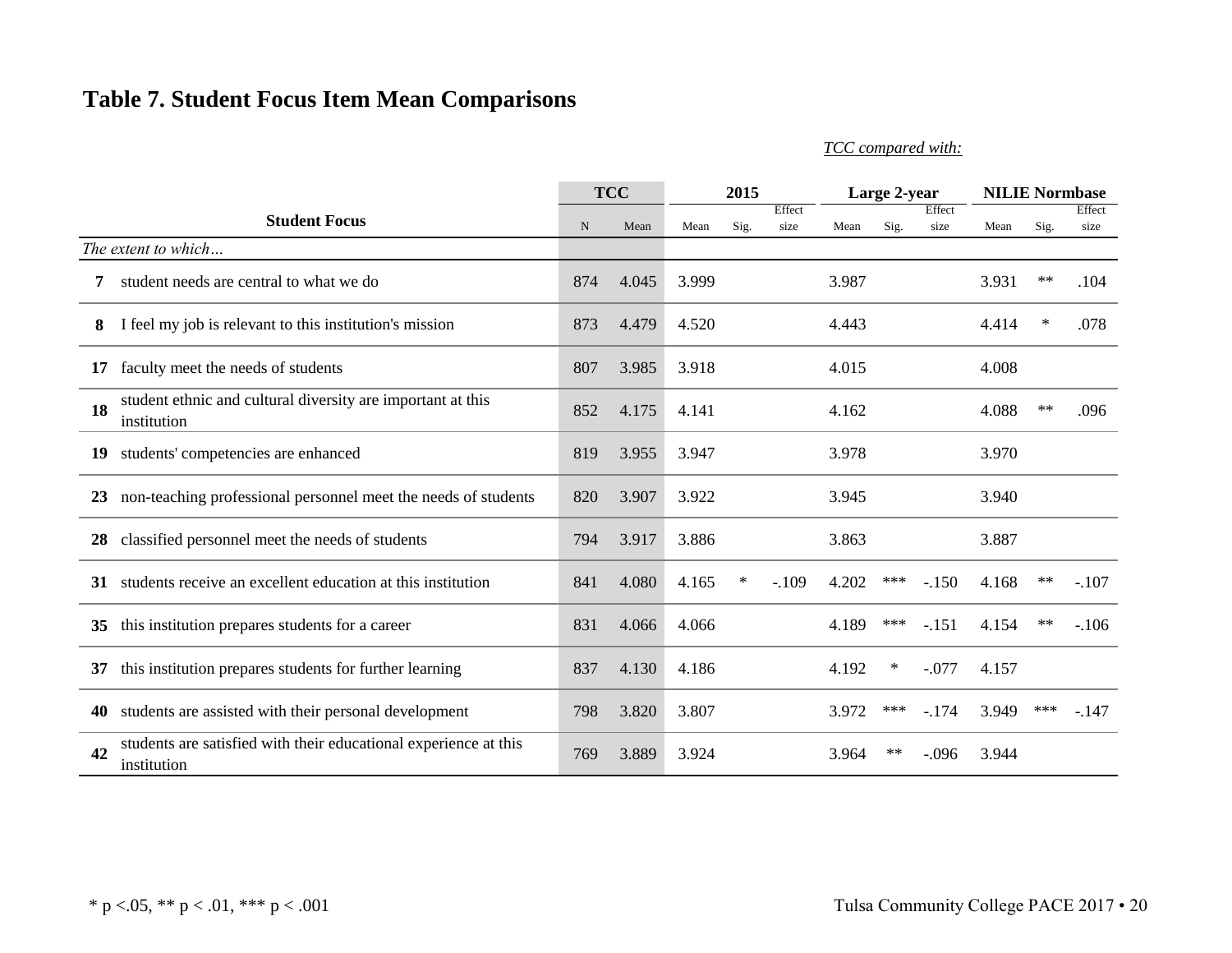## **Table 8. Supervisory Relationships Item Mean Comparisons**

|                  |                                                                          | <b>TCC</b>  |       | 2015  |        |                | Large 2-year |            |                | <b>NILIE Normbase</b> |        |                |
|------------------|--------------------------------------------------------------------------|-------------|-------|-------|--------|----------------|--------------|------------|----------------|-----------------------|--------|----------------|
|                  | <b>Supervisory Relationships</b>                                         | $\mathbf N$ | Mean  | Mean  | Sig.   | Effect<br>size | Mean         | Sig.       | Effect<br>size | Mean                  | Sig.   | Effect<br>size |
|                  | The extent to which                                                      |             |       |       |        |                |              |            |                |                       |        |                |
|                  |                                                                          |             |       |       |        |                |              |            |                |                       |        |                |
| 2                | my supervisor expresses confidence in my work                            | 866         | 4.248 | 4.296 |        |                | 4.205        |            |                | 4.202                 |        |                |
| $\boldsymbol{9}$ | my supervisor is open to the ideas, opinions, and beliefs of<br>everyone | 869         | 4.177 | 4.201 |        |                | 4.072        | $\ast\ast$ | .090           | 4.074                 | $***$  | .088           |
|                  | 12 positive work expectations are communicated to me                     | 859         | 3.796 | 3.913 | $\ast$ | $-.112$        | 3.771        |            |                | 3.735                 |        |                |
| 13               | unacceptable behaviors are identified and communicated to me             | 772         | 3.760 | 3.788 |        |                | 3.702        |            |                | 3.689                 | $\ast$ | .072           |
|                  | 20 I receive timely feedback for my work                                 | 838         | 3.722 | 3.759 |        |                | 3.719        |            |                | 3.694                 |        |                |
|                  | 21 I receive appropriate feedback for my work                            | 836         | 3.787 | 3.809 |        |                | 3.749        |            |                | 3.731                 |        |                |
|                  | 26 my supervisor actively seeks my ideas                                 | 822         | 3.764 | 3.854 |        |                | 3.768        |            |                | 3.777                 |        |                |
| 27               | my supervisor seriously considers my ideas                               | 823         | 3.843 | 3.918 |        |                | 3.841        |            |                | 3.850                 |        |                |
| 30               | work outcomes are clarified for me                                       | 848         | 3.748 | 3.782 |        |                | 3.712        |            |                | 3.687                 |        |                |
| 34               | my supervisor helps me to improve my work                                | 833         | 3.837 | 3.892 |        |                | 3.779        |            |                | 3.781                 |        |                |
|                  | 39 I am given the opportunity to be creative in my work                  | 845         | 3.986 | 4.101 | ∗      | $-.108$        | 4.027        |            |                | 4.012                 |        |                |
|                  | 45 I have the opportunity to express my ideas in appropriate forums      | 840         | 3.701 | 3.786 |        |                | 3.689        |            |                | 3.670                 |        |                |
|                  | 46 professional development and training opportunities are available     | 845         | 3.792 | 3.797 |        |                | 3.929        | ***        | $-124$         | 3.817                 |        |                |